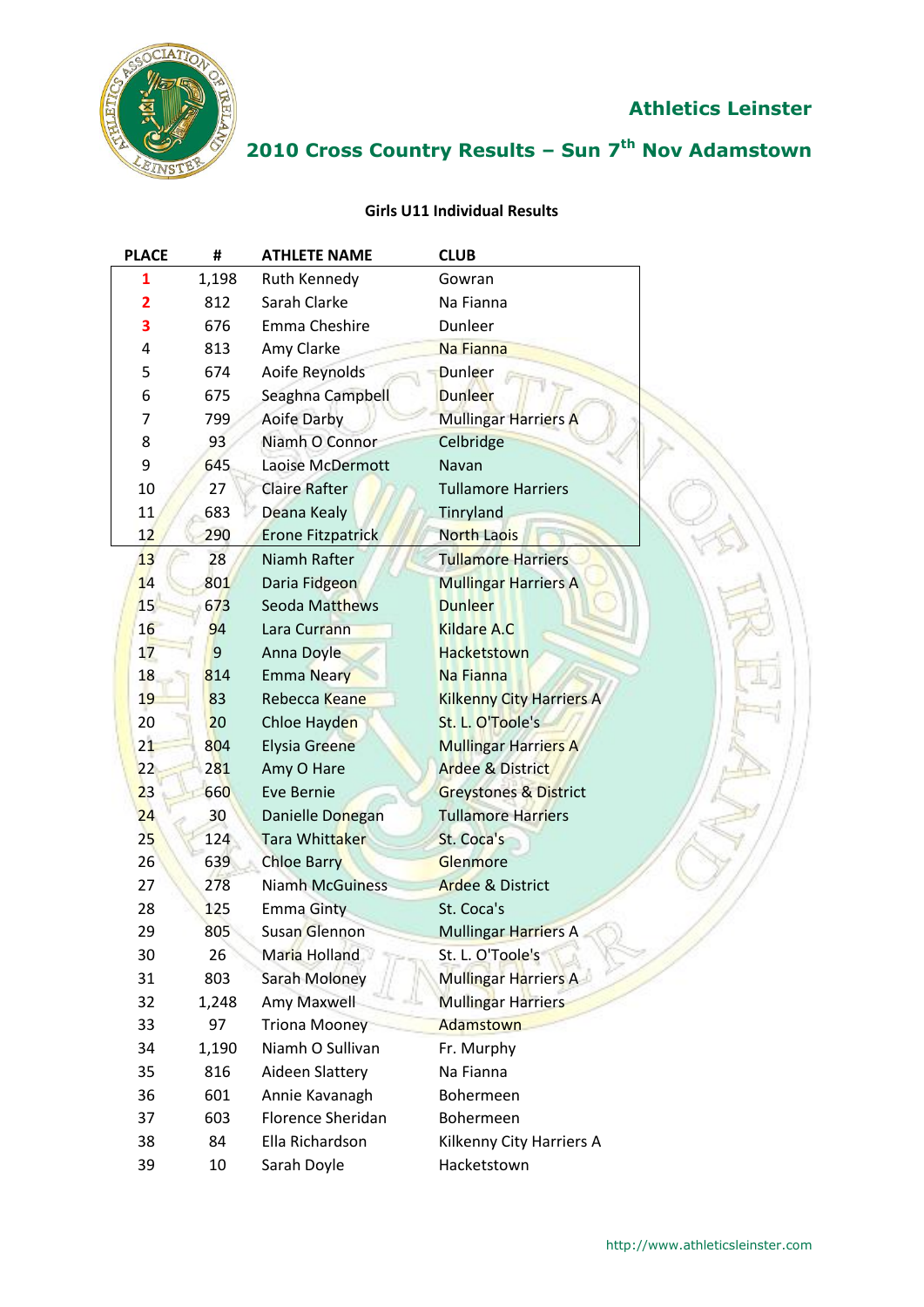

| 40 | 678          | Erin Orr               | Dunleer                         |
|----|--------------|------------------------|---------------------------------|
| 41 | 126          | Sorcha Gillman         | St. Coca's                      |
| 42 | $\mathbf{1}$ | Aoife Moloney          | Emo/Rath                        |
| 43 | 288          | Kira O Brien           | <b>Naas</b>                     |
| 44 | 289          | Ciara Hume             | <b>Naas</b>                     |
| 45 | 144          | Caragh Hayes           | Le Cheile                       |
| 46 | 1,188        | Lucy Kelly             | <b>Dunshaughlin</b>             |
| 47 | 130          | Aoife O Cuill          | St. Coca's                      |
| 48 | 682          | Anna Doheny            | Tinryland                       |
| 49 | 19           | Chloe Nolan            | St. L. O'Toole's                |
| 50 | 644          | Maeve White            | Glenmore                        |
| 51 | 100          | Julie Furlong          | Adamstown                       |
| 52 | 87           | <b>Ciara Deely</b>     | Kilkenny City Harriers A        |
| 53 | 91           | <b>Aoife Kelly</b>     | <b>Crookstown Millview</b>      |
| 54 | 693          | <b>Molly Aspel</b>     | <b>Crookstown Millview</b>      |
| 55 | 99           | <b>Tara Doyle</b>      | Adamstown                       |
| 56 | 1,200        | <b>Caoimhe Kelly</b>   | Thomastown                      |
| 57 | 86           | Leah Raggett           | <b>Kilkenny City Harriers A</b> |
| 58 | 602          | <b>Aine Carr</b>       | <b>Bohermeen</b>                |
| 59 | 92           | Adanya Hott            | <b>Crookstown Millview</b>      |
| 60 | 641          | Katelyn Quinn          | Glenmore                        |
| 61 | 632          | Emma Hokey             | St. Joseph's                    |
| 62 | 1,301        | <b>Ruth Kent</b>       | <b>Kilkenny City Harriers A</b> |
| 63 | 1,246        | <b>Caoimhe Gaffney</b> | <b>Mullingar Harriers</b>       |
| 64 | 680          | Ciara Murphy           | Tinryland                       |
| 65 | 1,302        | Ava Fitzgerald         | <b>Kilkenny City Harriers</b>   |
| 66 | 1,189        | Hannah Tully           | Star of the Sea                 |
| 67 | 627          | <b>Grace Mullally</b>  | St. Joseph's                    |
| 68 | 253          | Jessica Higgins        | St. Michael's                   |
| 69 | 642          | Niamh Rice             | Glenmore                        |
| 70 | 111          | Eve Lacey              | St. Senan's                     |
| 71 | 279          | <b>Tara McGuiness</b>  | <b>Ardee &amp; District</b>     |
| 72 | 117          | <b>Nell Murphy</b>     | St. Senan's                     |
| 73 | 815          | Sarah Daly             | Na Fianna                       |
| 74 | 1,254        | Rebecca Burke          | Kilmore Mrs.                    |
| 75 | 1,253        | Rebecca Bawden         | <b>United Striders</b>          |
| 76 | 31           | Amy Cuskelly           | <b>Tullamore Harriers</b>       |
| 77 | 677          | Aoife Howard           | Dunleer                         |
| 78 | 90           | Adrienne King          | Kilkenny City Harriers          |
| 79 | 1,298        | Mairead Crean          | <b>Bree</b>                     |
|    |              |                        |                                 |
| 80 | 98           | Sonia Mooney           | Adamstown                       |
| 81 | 655          | Aoife McTague          | Greystones & District           |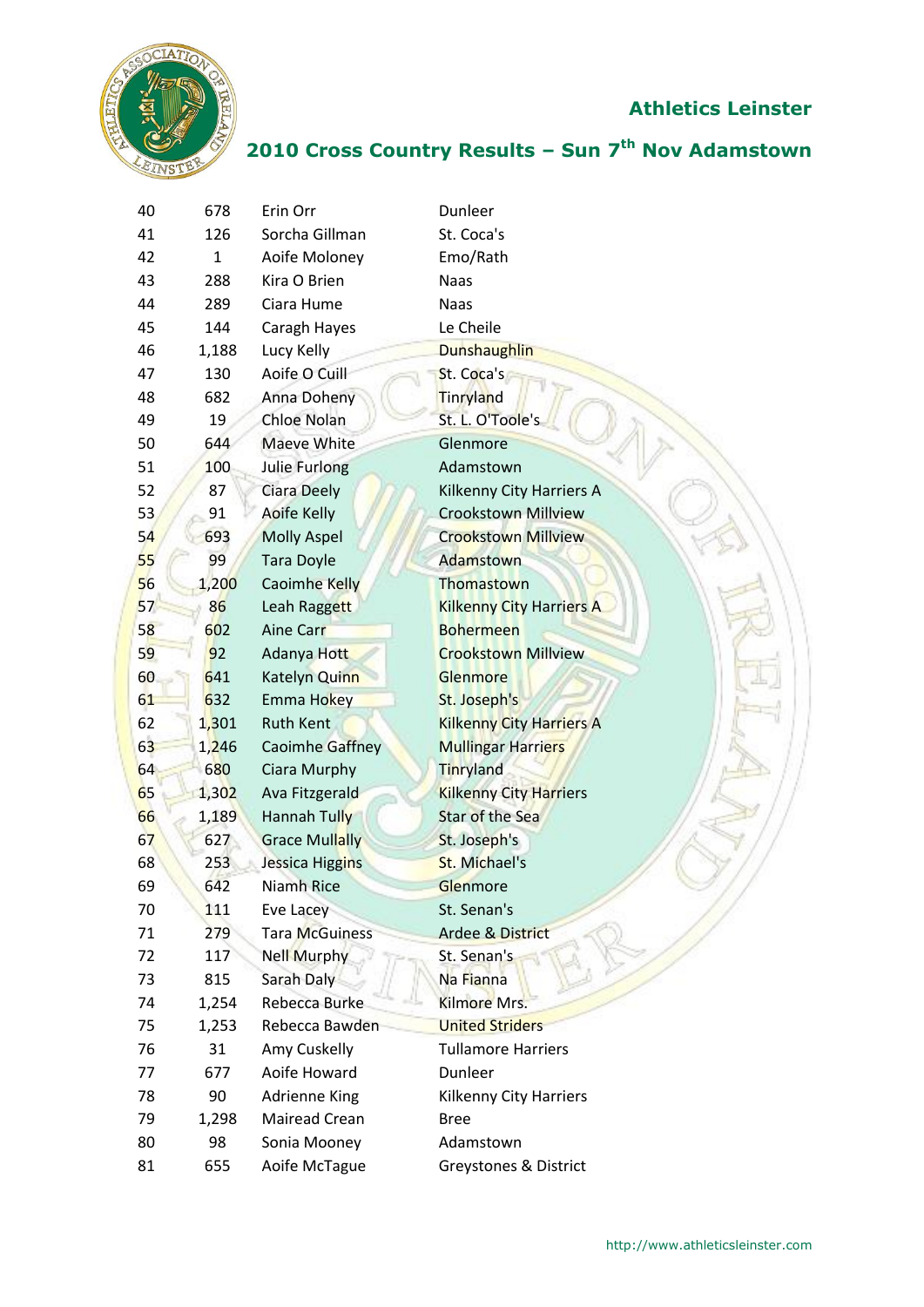



| 82         | 806            | Sarah Glennon            | <b>Mullingar Harriers A</b>      |
|------------|----------------|--------------------------|----------------------------------|
| 83         | 628            | Linda Lawlor             | St. Joseph's                     |
| 84         | 119            | Aine Phelan              | St. Senan's                      |
| 85         | 85             | Martyna Balcer           | Kilkenny City Harriers A         |
| 86         | 818            | Deirdre Murray           | Na Fianna                        |
| 87         | 5              | Rebecca Balfe            | Emo/Rath                         |
| 88         | 1,304          | Amy O'Connell            | <b>Kilkenny City Harriers</b>    |
| 89         | 1,199          | Sinead O Keeffe          | Thomastown                       |
| 90         | 605            | <b>Emer O Fhearraigh</b> | <b>Bohermeen</b>                 |
| 91         | 604            | Mairead McFadden         | <b>Bohermeen</b>                 |
| 92         | 145            | <b>Kate Harris</b>       | Le Cheile                        |
| 93         | 657            | Shauna Dillane           | Greystones & District            |
| 94         | 1,303          | <b>Eimear Leahy</b>      | <b>Kilkenny City Harriers</b>    |
| 95         | 82             | Jois Cunnen              | Eire Og                          |
| 96         | 88             | Orla Casey               | <b>Kilkenny City Harriers</b>    |
| 97         | $\overline{2}$ | Emma Lawlor              | Emo/Rath                         |
| 98         | 623            | Rachael Diggin           | <b>Kilcoole</b>                  |
| 99         | 32             | Geraldine Keegan         | <b>Tullamore Harriers</b>        |
| 100        | 1,305          | <b>Holly Smith</b>       | <b>Kilkenny City Harriers</b>    |
| 101        | 630            | Lily May O Dwyre         | St. Joseph's                     |
| 102        | 143            | Emma Browne              | Le Cheile                        |
| 103        | 3              | Gillian Keenan           | Emo/Rath                         |
| 104        | 101            | Meabh Byrne              | Adamstown                        |
| 105        | $\overline{7}$ | <b>Emily Gleeson</b>     | Emo/Rath                         |
| 106        | 659            | Katie Homan              | <b>Greystones &amp; District</b> |
| 107        | 8              | Anna Kerins              | Emo/Rath                         |
| 108        | 146            | Leah Choi                | Le Cheile                        |
| <b>109</b> | 631            | <b>Susie May Aylward</b> | St. Joseph's                     |
| 110        | 142            | Ailbhe Nolan             | Le Cheile                        |
| 111        | 621            | Ethan Pegman             | <b>Kilcoole</b>                  |
| 112        | 629            | Laura Kennedy            | St. Joseph's                     |
| 113        | 115            | Grace Blanchfield        | St. Senan's                      |
| 114        | 1,294          | Rachael McDonald         | <b>Suncroft</b>                  |
| 115        | 643            | Lorna Keenan             | Glenmore                         |
| 116        | 654            | <b>Grace Kirwan</b>      | <b>Greystones &amp; District</b> |
| 117        | 95             | Makayla O Connor         | <b>Enniscorthy</b>               |
| 118        | 293            | Aoife Milne              | Caim                             |
| 119        | 103            | Zara Power               | Adamstown                        |
| 120        | 113            | Eadaoin Stafford         | Adamstown                        |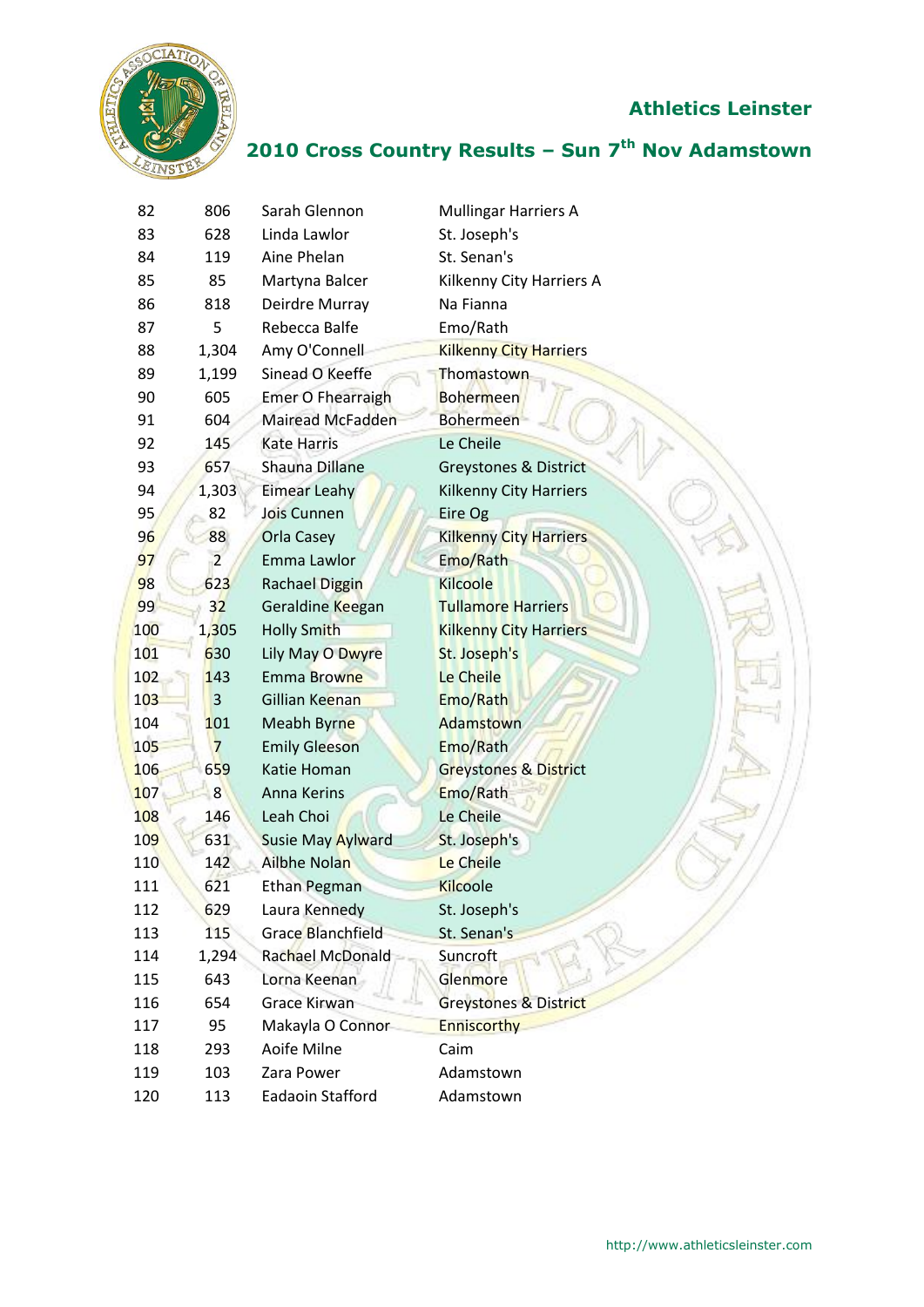

# **2010 Cross Country Results – Sun 7 th Nov Adamstown**

#### **Girls U11 Club Results**

| <b>T PLACE</b> | <b>CLUB</b>                     | <b>PLACE</b> | <b>ATHLETE NAME</b>     |
|----------------|---------------------------------|--------------|-------------------------|
|                | Dunleer                         | 3            | Emma Cheshire           |
|                | Dunleer                         | 5            | Aoife Reynolds          |
|                | Dunleer                         | 6            | Seaghna Campbell        |
| 29             | Dunleer                         | 15           | <b>Seoda Matthews</b>   |
|                | Na Fianna                       | 2            | <b>Sarah Clarke</b>     |
|                | Na Fianna                       | 4            | <b>Amy Clarke</b>       |
|                | Na Fianna                       | 18           | <b>Emma Neary</b>       |
| 59             | Na Fianna                       | 35           | <b>Aideen Slattery</b>  |
|                | <b>Mullingar Harriers A</b>     | 7            | Aoife Darby             |
|                | <b>Mullingar Harriers A</b>     | 14           | Daria Fidgeon           |
|                | <b>Mullingar Harriers A</b>     | 21           | Elysia Greene           |
| 71             | <b>Mullingar Harriers A</b>     | 29           | <b>Susan Glennon</b>    |
|                | <b>Tullamore Harriers</b>       | 10           | <b>Claire Rafter</b>    |
|                | <b>Tullamore Harriers</b>       | 13           | Niamh Rafter            |
|                | <b>Tullamore Harriers</b>       | 24           | <b>Danielle Donegan</b> |
| 123            | Tullamore Harriers              | 76           | <b>Amy Cuskelly</b>     |
|                | St. Coca's                      | 25           | <b>Tara Whittaker</b>   |
|                | St. Coca's                      | 28           | <b>Emma Ginty</b>       |
|                | St. Coca's                      | 41           | Sorcha Gillman          |
| 141            | St. Coca's                      | 47           | <b>Aoife O Cuill</b>    |
|                | Kilkenny City Harriers A        | 19           | Rebecca Keane           |
|                | Kilkenny City Harriers A        | 38           | Ella Richardson         |
|                | <b>Kilkenny City Harriers A</b> | 52           | <b>Ciara Deely</b>      |
| 166            | Kilkenny City Harriers A        | 57           | Leah Raggett            |
|                | <b>Glenmore</b>                 | 26           | <b>Chloe Barry</b>      |
|                | Glenmore                        | 50           | <b>Maeve White</b>      |
|                | Glenmore                        | 60           | Katelyn Quinn           |
| 205            | Glenmore                        | 69           | <b>Niamh Rice</b>       |
|                | Adamstown                       | 33           | <b>Triona Mooney</b>    |
|                | Adamstown                       | 51           | Julie Furlong           |
|                | Adamstown                       | 55           | Tara Doyle              |
| 219            | Adamstown                       | 80           | Sonia Mooney            |
|                | Bohermeen                       | 36           | <b>Annie Kavanagh</b>   |
|                | Bohermeen                       | 37           | Florence Sheridan       |
|                | Bohermeen                       | 58           | Aine Carr               |
| 221            | Bohermeen                       | 90           | Emer O Fhearraigh       |
|                | Greystones & District           | 23           | Eve Bernie              |
|                | Greystones & District           | 81           | Aoife McTague           |
|                | Greystones & District           | 93           | Shauna Dillane          |
|                |                                 |              |                         |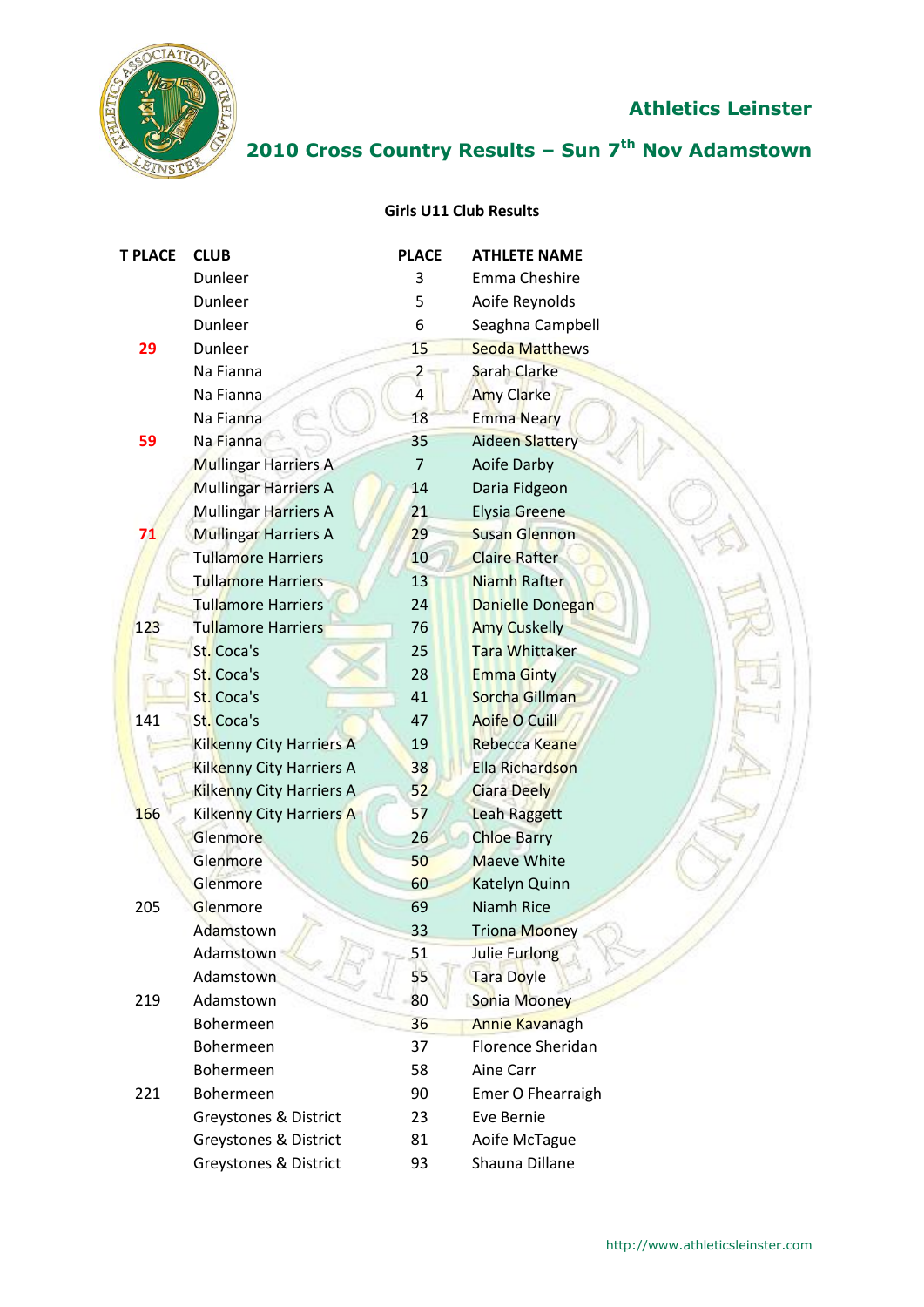

| 303     | Greystones & District         |                             | 106 | Katie Homan                     |                      |
|---------|-------------------------------|-----------------------------|-----|---------------------------------|----------------------|
|         | St. Joseph's                  |                             | 61  | Emma Hokey                      |                      |
|         | St. Joseph's                  |                             | 67  | <b>Grace Mullally</b>           |                      |
|         | St. Joseph's                  |                             | 83  | Linda Lawlor                    |                      |
| 312     | St. Joseph's                  |                             | 101 | Lily May O Dwyre                |                      |
|         | <b>Kilkenny City Harriers</b> |                             | 65  | Ava Fitzgerald                  |                      |
|         | <b>Kilkenny City Harriers</b> |                             | 78  | <b>Adrienne King</b>            |                      |
|         | Kilkenny City Harriers        |                             | 88  | <b>Amy O'Connell</b>            |                      |
| 325     | Kilkenny City Harriers        |                             | 94  | <b>Eimear Leahy</b>             |                      |
|         | Emo/Rath                      |                             | 42  | Aoife Moloney                   |                      |
|         | Emo/Rath                      |                             | 87  | <b>Rebecca Balfe</b>            |                      |
|         | Emo/Rath                      |                             | 97  | Emma Lawlor                     |                      |
| 329     | Emo/Rath                      |                             | 103 | Gillian Keenan                  |                      |
|         | St. Senan's                   |                             | 70  | <b>Eve Lacey</b>                |                      |
|         | St. Senan's                   |                             | 72  | <b>Nell Murphy</b>              |                      |
|         | St. Senan's                   |                             | 84  | <b>Aine Phelan</b>              |                      |
| 339     | St. Senan's                   |                             | 113 | <b>Grace Blanchfield</b>        |                      |
|         | Le Cheile                     |                             | 45  | <b>Caragh Hayes</b>             |                      |
|         | Le Cheile                     |                             | 92  | <b>Kate Harris</b>              |                      |
|         | Le Cheile                     |                             | 102 | <b>Emma Browne</b>              |                      |
| 347     | Le Cheile                     |                             | 108 | <b>Leah Choi</b>                |                      |
|         |                               |                             |     | <b>Girls U11 County Results</b> |                      |
| T PLACE | <b>COUNTY</b>                 | <b>CLUB</b>                 |     | <b>PLACE</b>                    | <b>ATHLETE NAME</b>  |
|         | Louth                         | Dunleer                     |     | 3                               | <b>Emma Cheshire</b> |
|         | Louth                         | <b>Dunleer</b>              |     | 5                               | Aoife Reynolds       |
|         | Louth                         | <b>Dunleer</b>              |     | 6                               | Seaghna Campbell     |
|         | Louth                         | <b>Dunleer</b>              |     | 15                              | Seoda Matthews       |
|         | Louth                         | Ardee & District            |     | 22                              | Amy O Hare           |
| 77      | Louth                         | Glenmore                    |     | 26                              | <b>Chloe Barry</b>   |
|         | Meath                         | Na Fianna                   |     | $\overline{2}$                  | Sarah Clarke         |
|         | Meath                         | Na Fianna                   |     | $\overline{4}$                  | Amy Clarke           |
|         | Meath                         | Navan                       |     | 9                               | Laoise McDermott     |
|         | Meath                         | Na Fianna                   |     | 18                              | <b>Emma Neary</b>    |
|         | Meath                         | Fr. Murphy                  |     | 34                              | Niamh O Sullivan     |
| 102     | Meath                         | Na Fianna                   |     | 35                              | Aideen Slattery      |
|         | Westmeath                     | <b>Mullingar Harriers A</b> |     | 7                               | Aoife Darby          |
|         | Westmeath                     | <b>Mullingar Harriers A</b> |     | 14                              | Daria Fidgeon        |
|         | Westmeath                     | <b>Mullingar Harriers A</b> |     | 21                              | Elysia Greene        |
|         | Westmeath                     | <b>Mullingar Harriers A</b> |     | 29                              | Susan Glennon        |
|         | Westmeath                     | Mullingar Harriers A        |     | 31                              | Sarah Moloney        |
| 134     | Westmeath                     | <b>Mullingar Harriers</b>   |     | 32                              | Amy Maxwell          |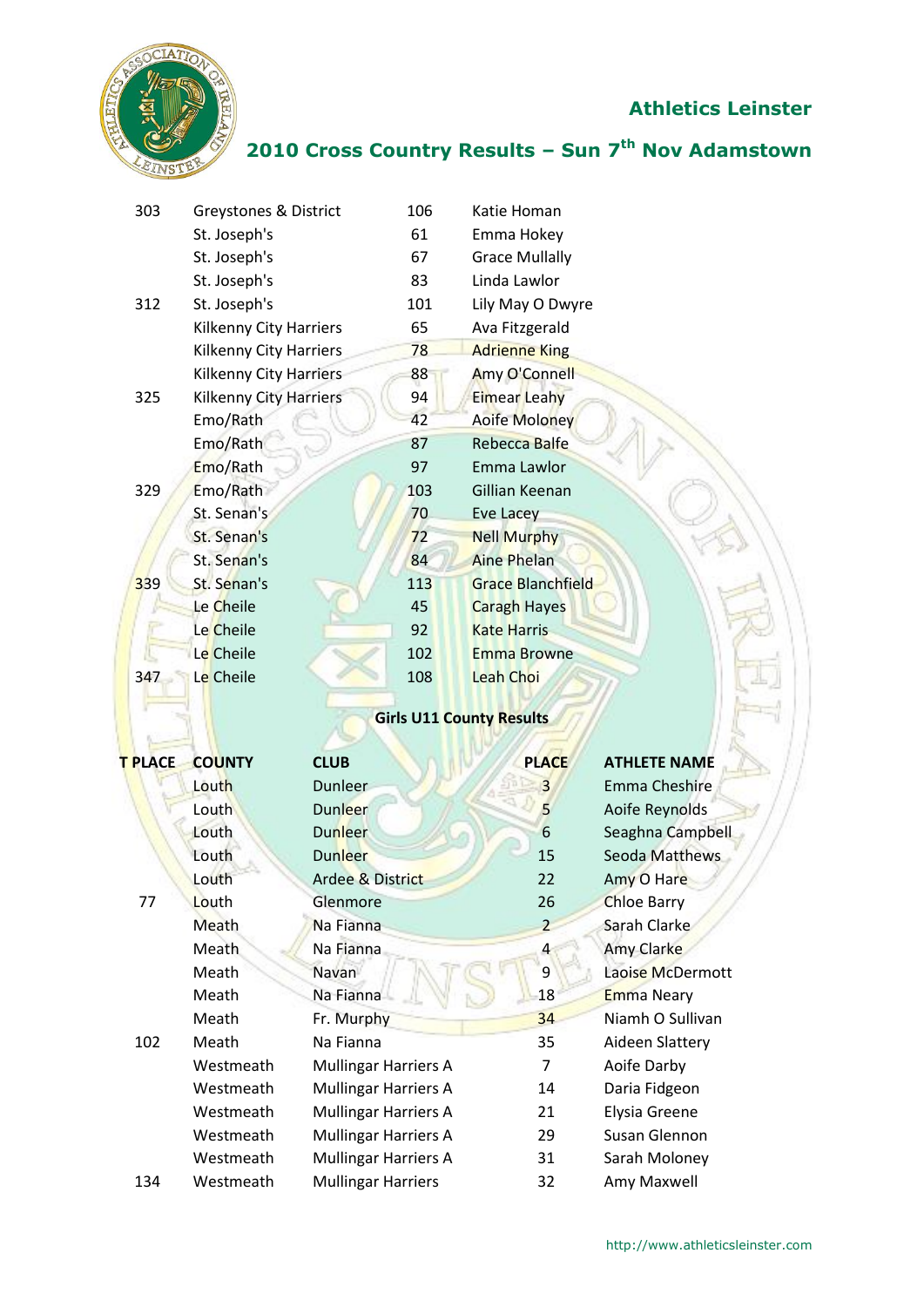

|     | Kildare         | Celbridge                        | 8               | Niamh O Connor       |
|-----|-----------------|----------------------------------|-----------------|----------------------|
|     | Kildare         | Kildare A.C                      | 16              | Lara Currann         |
|     | Kildare         | St. Coca's                       | 25              | Tara Whittaker       |
|     | Kildare         | St. Coca's                       | 28              | <b>Emma Ginty</b>    |
|     | Kildare         | St. Coca's                       | 41              | Sorcha Gillman       |
| 161 | Kildare         | <b>Naas</b>                      | 43              | Kira O Brien         |
|     | Carlow          | Tinryland                        | 11              | Deana Kealy          |
|     | Carlow          | Hacketstown                      | 17              | <b>Anna Doyle</b>    |
|     | Carlow          | St. L. O'Toole's                 | 20              | Chloe Hayden         |
|     | Carlow          | St. L. O'Toole's                 | 30 <sub>o</sub> | <b>Maria Holland</b> |
|     | Carlow          | Hacketstown                      | 39              | <b>Sarah Doyle</b>   |
| 165 | Carlow          | Tinryland                        | 48              | <b>Anna Doheny</b>   |
|     | Kilkenny        | Gowran                           | $\mathbf{1}$    | <b>Ruth Kennedy</b>  |
|     | Kilkenny        | <b>Kilkenny City Harriers A</b>  | 19              | Rebecca Keane        |
|     | <b>Kilkenny</b> | Kilkenny City Harriers A         | 38              | Ella Richardson      |
|     | Kilkenny        | Kilkenny City Harriers A         | 52              | <b>Ciara Deely</b>   |
|     | <b>Kilkenny</b> | Thomastown                       | 56              | <b>Caoimhe Kelly</b> |
| 223 | Kilkenny        | Kilkenny City Harriers A         | 57              | Leah Raggett         |
|     | Wexford         | Adamstown                        | 33              | <b>Triona Mooney</b> |
|     | Wexford         | Adamstown                        | 51              | <b>Julie Furlong</b> |
|     | Wexford         | Adamstown                        | 55              | <b>Tara Doyle</b>    |
|     | Wexford         | Kilmore Mrs.                     | 74              | Rebecca Burke        |
|     | Wexford         | <b>United Striders</b>           | 75              | Rebecca Bawden       |
| 367 | Wexford         | <b>Bree</b>                      | 79              | Mairead Crean        |
|     | Laois           | <b>North Laois</b>               | 12              | Erone Fitzpatrick    |
|     | Laois           | Emo/Rath                         | 42              | Aoife Moloney        |
|     | Laois           | St. Michael's                    | 68              | Jessica Higgins      |
|     | Laois           | Emo/Rath                         | 87              | <b>Rebecca Balfe</b> |
|     | Laois           | Emo/Rath                         | 97              | Emma Lawlor          |
| 409 | Laois           | Emo/Rath                         | 103             | Gillian Keenan       |
|     | <b>Wicklow</b>  | <b>Greystones &amp; District</b> | 23              | <b>Eve Bernie</b>    |
|     | <b>Wicklow</b>  | <b>Greystones &amp; District</b> | 81              | Aoife McTague        |
|     | Wicklow         | <b>Greystones &amp; District</b> | 93              | Shauna Dillane       |
|     | Wicklow         | Kilcoole                         | 98              | Rachael Diggin       |
|     | Wicklow         | Greystones & District            | 106             | Katie Homan          |
| 512 | Wicklow         | Kilcoole                         | 111             | Ethan Pegman         |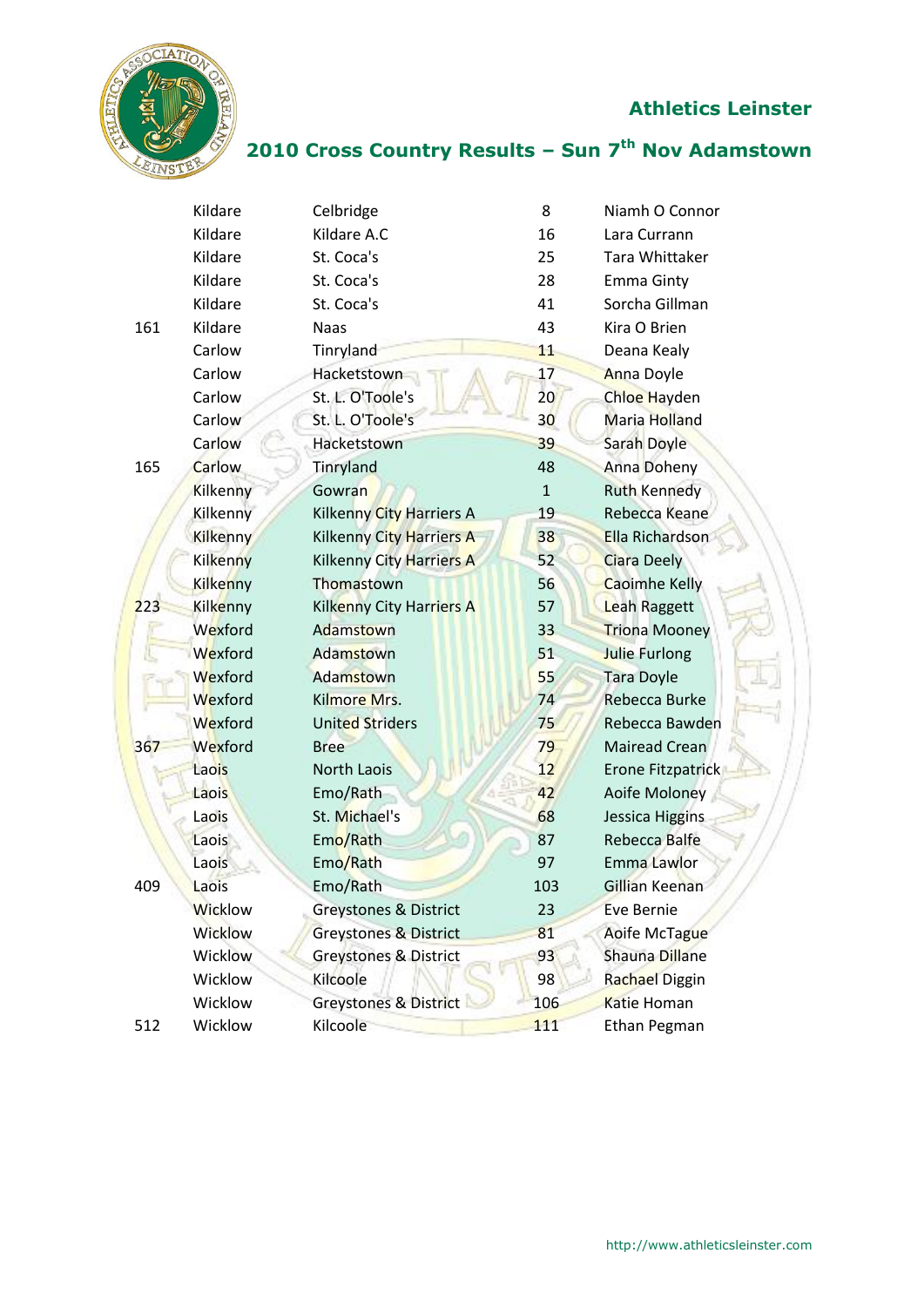

# **2010 Cross Country Results – Sun 7 th Nov Adamstown**

#### **Girls U13 Individual Results**

| <b>PLACE</b> | #     | <b>ATHLETE NAME</b>     | <b>CLUB</b>                      |
|--------------|-------|-------------------------|----------------------------------|
| 1            | 819   | Helen Hoynes            | St. Joseph's                     |
| 2            | 169   | Siofra O Flaherty       | St. L. O'Toole's                 |
| 3            | 1,167 | Rose Finnegan           | Bohermeen                        |
| 4            | 383   | Anna Cleary             | <b>Naas</b>                      |
| 5            | 893   | Claire Fagan            | Mullingar Harriers A             |
| 6            | 892   | Laura Whitelaw          | Mullingar Harriers A             |
| 7            | 646   | Eva O Donovan           | <b>Navan</b>                     |
| 8            | 176   | Cara Todd               | <b>Tullamore Harriers</b>        |
| 9            | 168   | Laura Ward              | St. L. O'Toole's                 |
| 10           | 245   | Cliodhna O Connor       | Crookstown Millview              |
| 11           | 820   | <b>Chloe Richardson</b> | St. Joseph's                     |
| 12           | 398   | Naoise McConnon         | <b>Ardee &amp; District</b>      |
| 13           | 875   | Lauren Kealy            | Tinryland                        |
| 14           | 907   | Martha Reidy            | Fr. Murphy                       |
| 15           | 494   | <b>Ruby Harvey</b>      | Thomastown                       |
| 16           | 891   | Niamh Quinn             | <b>Mullingar Harriers A</b>      |
| 17           | 853   | Laura Fitzgerald        | <b>Greystones &amp; District</b> |
| 18           | 388   | Anna Mangan             | Parnell                          |
| 19           | 896   | <b>Ellen Cronin</b>     | <b>Mullingar Harriers A</b>      |
| 20           | 195   | Aisling McDonagh        | <b>Kilkenny City Harriers</b>    |
| 21           | 897   | <b>Rachel Glennon</b>   | <b>Mullingar Harriers A</b>      |
| 22           | 196   | Lauren Gleeson          | <b>Kilkenny City Harriers</b>    |
| 23           | 198   | Abigail O Keeffe        | <b>Kilkenny City Harriers</b>    |
| 24           | 1,215 | Alanna Bate             | <b>Mullingar Harriers</b>        |
| 25           | 200   | Anna Robinson           | <b>Kilkenny City Harriers</b>    |
| 26           | 482   | Louise Stack            | <b>North Laois</b>               |
| 27           | 199   | Jennifer O Keeffe       | <b>Kilkenny City Harriers</b>    |
| 28           | 1,256 | <b>Annalise Crean</b>   | <b>Bree</b>                      |
| 29           | 224   | <b>Grace Casey</b>      | Eire Og                          |
| 30           | 858   | Sadhbh Redford          | Greystones & District            |
| 31           | 890   | <b>Meabh McNulty</b>    | <b>Mullingar Harriers A</b>      |
| 32           | 1,227 | Niamh Nolan             | <b>Mullingar Harriers</b>        |
| 33           | 490   | Ailis O Shea            | Thomastown                       |
| 34           | 201   | Maeve Shaw              | Kilkenny City Harriers           |
| 35           | 856   | Anna Hayes              | Greystones & District            |
| 36           | 179   | Zoe Murray              | <b>Tullamore Harriers</b>        |
| 37           | 821   | Mia Griffin             | St. Joseph's                     |
| 38           | 854   | Sinead O Neill          | <b>Greystones &amp; District</b> |
| 39           | 894   | <b>Hilary Harris</b>    | <b>Mullingar Harriers A</b>      |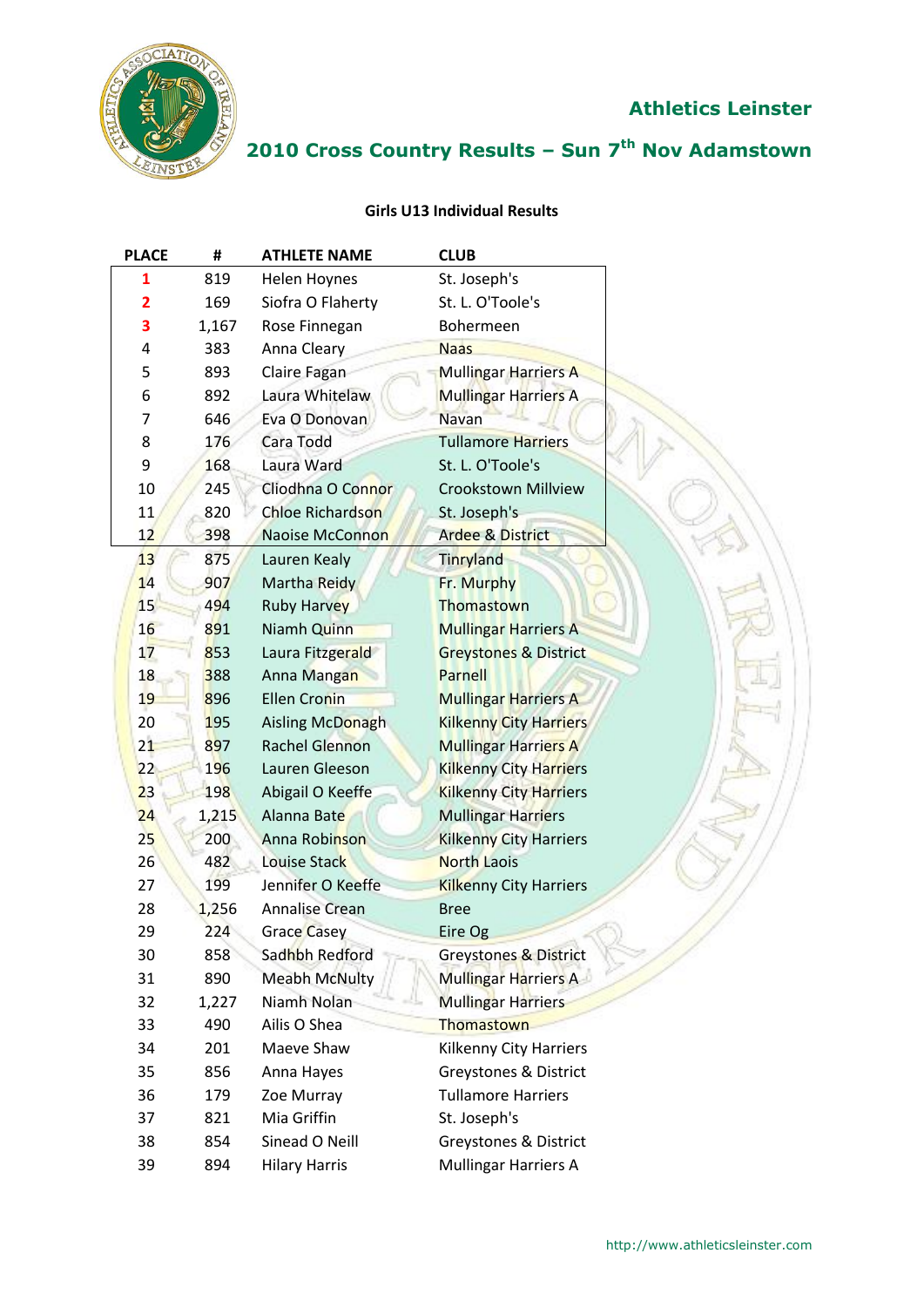

| 40 | 910   | Ellen Rooney              | Fr. Murphy                       |
|----|-------|---------------------------|----------------------------------|
| 41 | 384   | Ronja Steinbach           | Parnell                          |
| 42 | 647   | Laura Devery              | Ferbane                          |
| 43 | 841   | Eilish McMahon            | Glenmore                         |
| 44 | 855   | Lisa Dallaghan            | <b>Greystones &amp; District</b> |
| 45 | 152   | <b>Shannon Tracey</b>     | St. Senan's                      |
| 46 | 473   | Aoife McLysaght           | <b>Naas</b>                      |
| 47 | 822   | <b>Cora Power</b>         | St. Joseph's                     |
| 48 | 857   | Rosa Kirwan               | <b>Greystones &amp; District</b> |
| 49 | 202   | <b>Grace Richardson</b>   | <b>Kilkenny City Harriers</b>    |
| 50 | 172   | <b>Beth Fennell</b>       | St. L. O'Toole's                 |
| 51 | 387   | <b>Amaris Boral</b>       | Parnell                          |
| 52 | 472   | Aine O'Connor             | <b>Naas</b>                      |
| 53 | 493   | Marita Butler             | Thomastown                       |
| 54 | 170   | Meighan Fitzpatrick       | St. L. O'Toole's                 |
| 55 | 203   | Aoife Naddy               | Gowran                           |
| 56 | 1,271 | Eva Murphy                | <b>UNATTACHED</b>                |
| 57 | 1,257 | Hayleigh Bawden           | <b>United Striders</b>           |
| 58 | 491   | Saidhbhe Behan            | Thomastown                       |
| 59 | 1,104 | Jessica Moore             | Glenmore                         |
| 60 | 204   | Aoife O Carroll           | Gowran                           |
| 61 | 483   | Claire Stack              | <b>North Laois</b>               |
| 62 | 1,255 | Karen O Neill             | St. Paul's                       |
| 63 | 173   | <b>Chloe Murphy</b>       | St. L. O'Toole's                 |
| 64 | 1,231 | Dorothy Bane              | <b>Mullingar Harriers</b>        |
| 65 | 197   | Aoibhin O Connor          | <b>Kilkenny City Harriers</b>    |
| 66 | 227   | Rebecca Lynch             | <b>Ballyskenach</b>              |
| 67 | 155   | <b>Anne Marie Moloney</b> | St. Senan's                      |
| 68 | 159   | Sarah Kennedy             | <b>Kilmore</b>                   |
| 69 | 1,169 | Caoimhe Eivers            | <b>Trim</b>                      |
| 70 | 244   | Laura Quigley             | <b>Crookstown Millview</b>       |
| 71 | 1,280 | Laura Rattican            | St. Coca's                       |
| 72 | 294   | <b>Denise Bolger</b>      | Caim                             |
| 73 | 648   | <b>Emily Jordan</b>       | Ferbane                          |
| 74 | 825   | Clara Kennedy             | St. Joseph's                     |
| 75 | 226   | Sara Earley               | <b>Ballyskenach</b>              |
| 76 | 860   | Sophie Boylan             | <b>Greystones &amp; District</b> |
| 77 | 842   | Maria MacArtain           | Glenmore                         |
| 78 | 1,316 | Isabel Kenny              | Greystones & District            |
| 79 | 178   | Anne Marie Molloy         | <b>Tullamore Harriers</b>        |
| 80 | 1,226 | Lucy Langley              | <b>Mullingar Harriers</b>        |
| 81 | 908   | Nicole Shannon            | Fr. Murphy                       |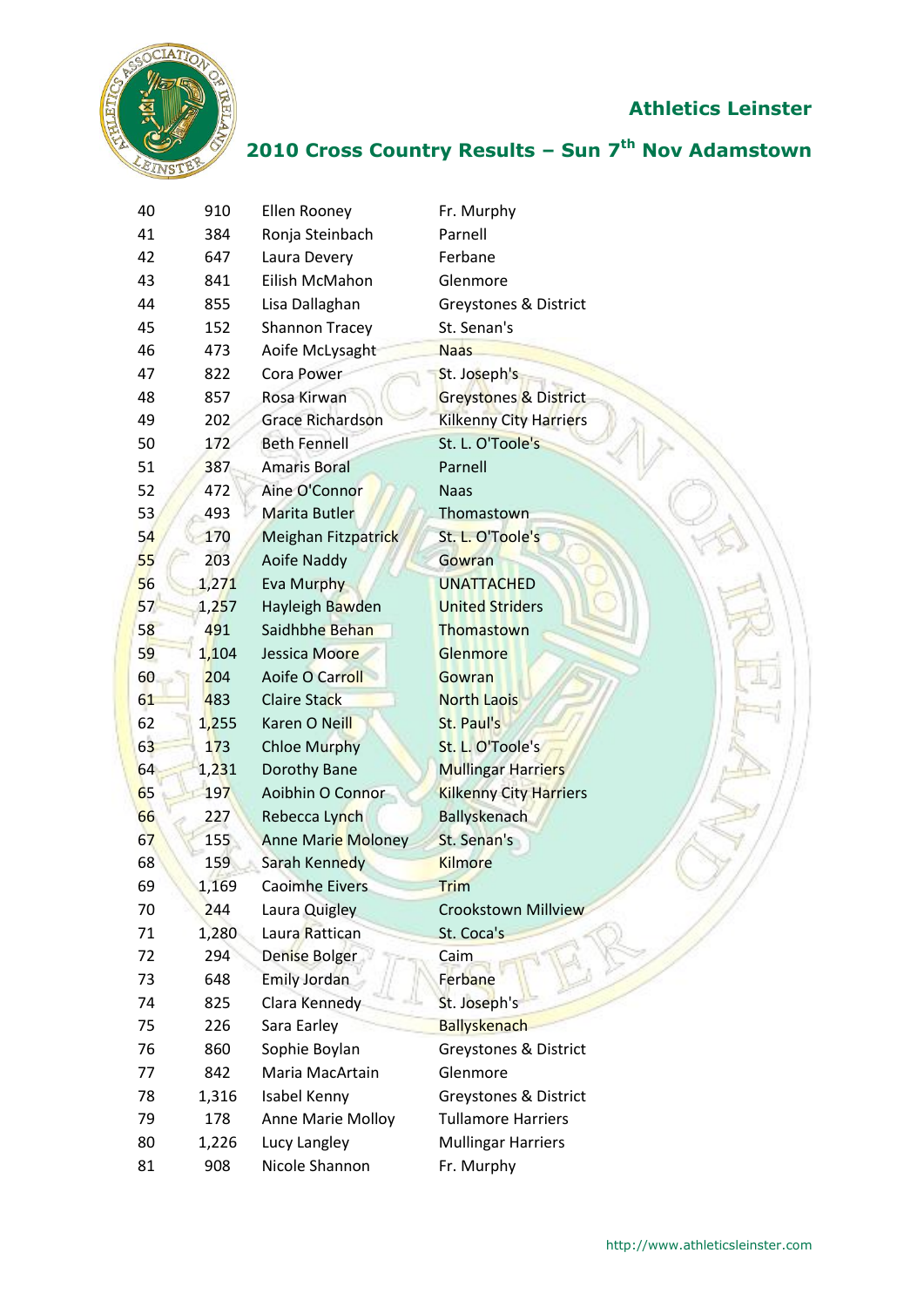

#### **2010 Cross Country Results – Sun 7 th Nov Adamstown**

| 82  | 851   | Aoife McDonnell           | Greystones & District       |
|-----|-------|---------------------------|-----------------------------|
| 83  | 1,233 | Niamh Fogarty             | <b>Mullingar Harriers</b>   |
| 84  | 852   | Zoe O'Donnell             | Greystones & District       |
| 85  | 498   | Fina Hayes                | Le Cheile                   |
| 86  | 174   | Leah Hutton               | St. L. O'Toole's            |
| 87  | 175   | Clodagh Long              | St. L. O'Toole's            |
| 88  | 1,232 | Adeola Ojomo-Amaka        | <b>Mullingar Harriers</b>   |
| 89  | 207   | Christine O Donnell       | Gowran                      |
| 90  | 239   | <b>Shannon Wall</b>       | Adamstown                   |
| 91  | 206   | <b>Kate Drennan</b>       | Gowran                      |
| 92  | 237   | Roisin Stephenson         | Adamstown                   |
| 93  | 497   | <b>Sinead Fitzpatrick</b> | Thomastown                  |
| 94  | 909   | Sinead Monaghan           | Fr. Murphy                  |
| 95  | 157   | <b>Sinead McEvoy</b>      | St. Senan's                 |
| 96  | 158   | <b>Cliona Murphy</b>      | St. Senan's                 |
| 97  | 180   | <b>Shannon Abbott</b>     | <b>Tullamore Harriers</b>   |
| 98  | 205   | <b>Claire Farrell</b>     | Gowran                      |
| 99  | 1,100 | Ciara Kavanagh            | <b>Sliabh Bhuide Rovers</b> |
| 100 | 1,299 | Aoife Meagher             | <b>Kilcoole</b>             |
| 101 | 905   | Saoirse Keenan            | Fr. Murphy                  |
| 102 | 906   | Siofra Lynch              | Fr. Murphy                  |
| 103 | 238   | Emma Byrne                | Adamstown                   |
| 104 | 1,102 | Georgina Shone            | <b>Sliabh Bhuide Rovers</b> |
| 105 | 913   | <b>Ariana Harris</b>      | Na Fianna                   |
| 106 | 843   | Rachel O Hare             | Glenmore                    |
| 107 | 1,260 | Caoimhe Byrne             | <b>Sliabh Bhuide Rovers</b> |
| 108 | 823   | Aoife McDonald            | St. Joseph's                |
| 109 | 1,258 | <b>Tara Connick</b>       | St. Paul's                  |
| 110 | 1,099 | Niamh Doyle               | <b>Sliabh Bhuide Rovers</b> |
|     |       |                           |                             |

#### **Girls U13 Club Results**

| T PLACE | <b>CLUB</b>                 | <b>PLACE</b> | <b>ATHLETE NAME</b> |
|---------|-----------------------------|--------------|---------------------|
|         | <b>Mullingar Harriers A</b> | 5            | <b>Claire Fagan</b> |
|         | <b>Mullingar Harriers A</b> | 6            | Laura Whitelaw      |
|         | <b>Mullingar Harriers A</b> | 16           | Niamh Quinn         |
| 46      | <b>Mullingar Harriers A</b> | 19           | <b>Ellen Cronin</b> |
|         | Kilkenny City Harriers      | 20           | Aisling McDonagh    |
|         | Kilkenny City Harriers      | 22           | Lauren Gleeson      |
|         | Kilkenny City Harriers      | 23           | Abigail O Keeffe    |
| 90      | Kilkenny City Harriers      | 25           | Anna Robinson       |
|         | St. Joseph's                | 1            | Helen Hoynes        |
|         | St. Joseph's                | 11           | Chloe Richardson    |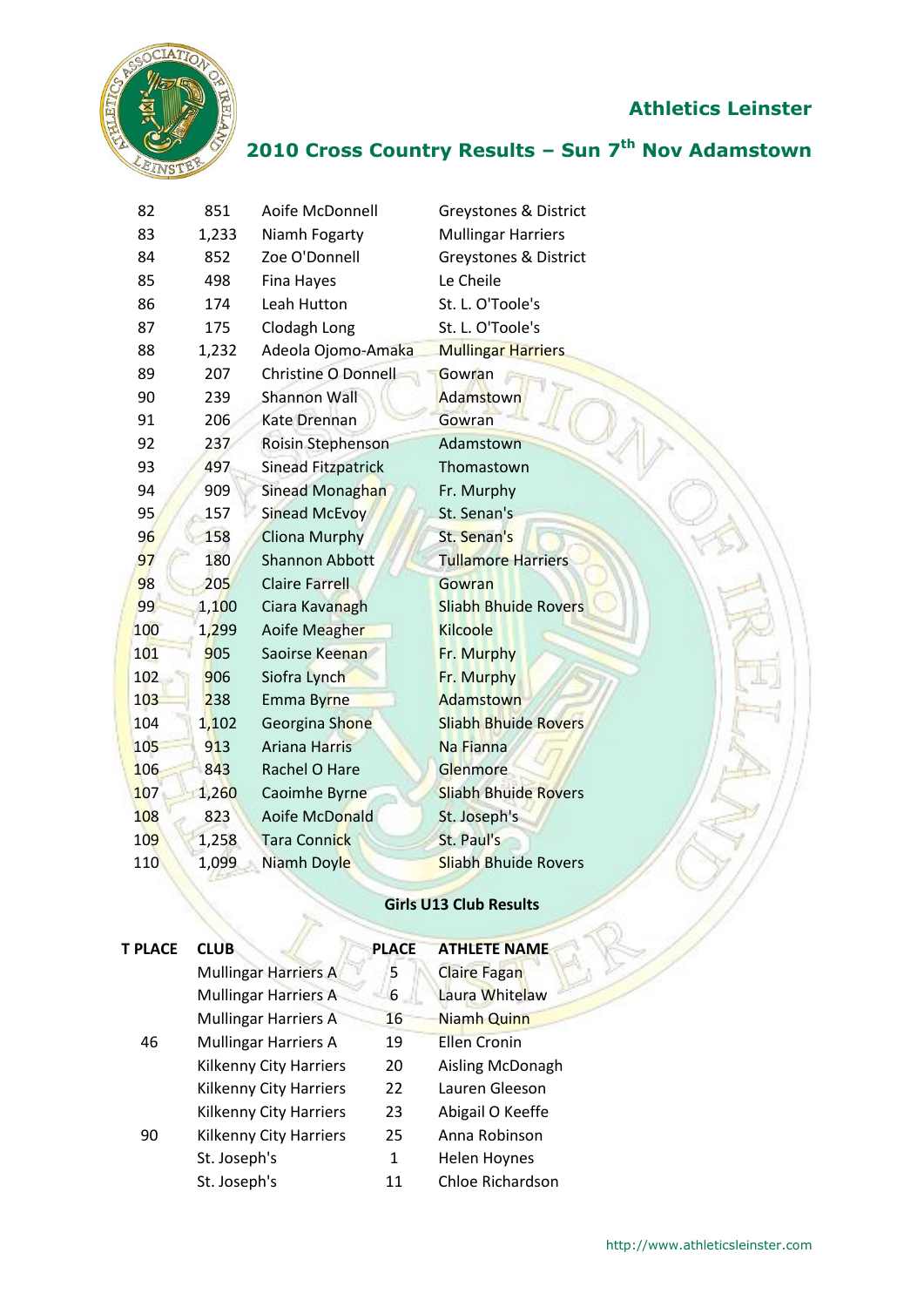

|     | St. Joseph's                     | 37              | Mia Griffin               |
|-----|----------------------------------|-----------------|---------------------------|
| 96  | St. Joseph's                     | 47              | Cora Power                |
|     | St. L. O'Toole's                 | $\overline{2}$  | Siofra O Flaherty         |
|     | St. L. O'Toole's                 | 9               | Laura Ward                |
|     | St. L. O'Toole's                 | 50              | <b>Beth Fennell</b>       |
| 115 | St. L. O'Toole's                 | 54              | Meighan Fitzpatrick       |
|     | Greystones & District            | 17              | Laura Fitzgerald          |
|     | Greystones & District            | 30 <sub>2</sub> | Sadhbh Redford            |
|     | <b>Greystones &amp; District</b> | 35              | Anna Hayes                |
| 120 | Greystones & District            | 38              | <b>Sinead O Neill</b>     |
|     | Thomastown                       | 15              | <b>Ruby Harvey</b>        |
|     | Thomastown                       | 33              | Ailis O Shea              |
|     | Thomastown                       | 53              | Marita Butler             |
| 159 | Thomastown                       | 58              | Saidhbhe Behan            |
|     | <b>Mullingar Harriers</b>        | 24              | Alanna Bate               |
|     | <b>Mullingar Harriers</b>        | 32              | Niamh Nolan               |
|     | <b>Mullingar Harriers</b>        | 64              | <b>Dorothy Bane</b>       |
| 200 | Mullingar Harriers               | 80              | <b>Lucy Langley</b>       |
|     | <b>Tullamore Harriers</b>        | 8               | <b>Cara Todd</b>          |
|     | <b>Tullamore Harriers</b>        | 36              | <b>Zoe Murray</b>         |
|     | <b>Tullamore Harriers</b>        | 79              | <b>Anne Marie Molloy</b>  |
| 220 | <b>Tullamore Harriers</b>        | 97              | <b>Shannon Abbott</b>     |
|     | Fr. Murphy                       | 14              | <b>Martha Reidy</b>       |
|     | Fr. Murphy                       | 40              | <b>Ellen Rooney</b>       |
|     | Fr. Murphy                       | 81              | <b>Nicole Shannon</b>     |
| 229 | Fr. Murphy                       | 94              | <b>Sinead Monaghan</b>    |
|     | Glenmore                         | 43              | <b>Eilish McMahon</b>     |
|     | Glenmore                         | 59              | Jessica Moore             |
|     | Glenmore                         | 77              | <b>Maria MacArtain</b>    |
| 285 | Glenmore                         | 106             | Rachel O Hare             |
|     | Gowran                           | 55              | Aoife Naddy               |
|     | Gowran                           | 60              | <b>Aoife O Carroll</b>    |
|     | Gowran                           | 89              | Christine O Donnell       |
| 295 | Gowran                           | 91              | <b>Kate Drennan</b>       |
|     | St. Senan's                      | 45              | <b>Shannon Tracey</b>     |
|     | St. Senan's                      | 67              | <b>Anne Marie Moloney</b> |
|     | St. Senan's                      | 95              | Sinead McEvoy             |
| 303 | St. Senan's                      | 96              | Cliona Murphy             |
|     | Sliabh Bhuide Rovers             | 99              | Ciara Kavanagh            |
|     | Sliabh Bhuide Rovers             | 104             | Georgina Shone            |
|     | Sliabh Bhuide Rovers             | 107             | Caoimhe Byrne             |
| 420 | Sliabh Bhuide Rovers             | 110             | Niamh Doyle               |
|     |                                  |                 |                           |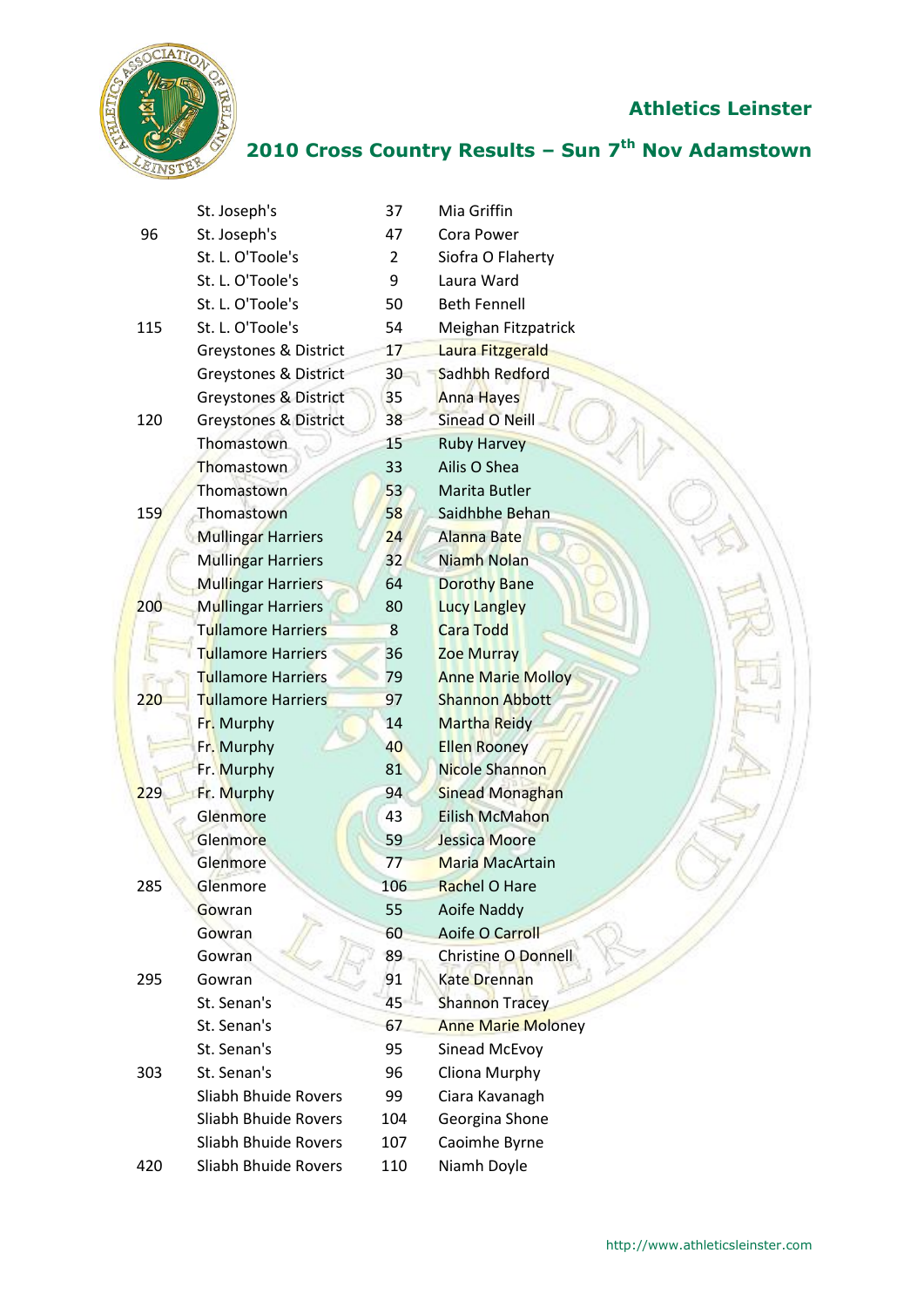

| <b>Girls U13 County Results</b> |                 |                                  |                |                         |  |  |  |
|---------------------------------|-----------------|----------------------------------|----------------|-------------------------|--|--|--|
| <b>T PLACE</b>                  | <b>COUNTY</b>   | <b>CLUB</b>                      | <b>PLACE</b>   | <b>ATHLETE NAME</b>     |  |  |  |
|                                 | Westmeath       | Mullingar Harriers A             | 5              | Claire Fagan            |  |  |  |
|                                 | Westmeath       | <b>Mullingar Harriers A</b>      | 6              | Laura Whitelaw          |  |  |  |
|                                 | Westmeath       | <b>Mullingar Harriers A</b>      | 16             | Niamh Quinn             |  |  |  |
|                                 | Westmeath       | <b>Mullingar Harriers A</b>      | 19             | <b>Ellen Cronin</b>     |  |  |  |
|                                 | Westmeath       | Mullingar Harriers A             | 21             | Rachel Glennon          |  |  |  |
| 91                              | Westmeath       | <b>Mullingar Harriers</b>        | 24             | <b>Alanna Bate</b>      |  |  |  |
|                                 | Kilkenny        | St. Joseph's                     | 1              | <b>Helen Hoynes</b>     |  |  |  |
|                                 | Kilkenny        | St. Joseph's                     | 11             | <b>Chloe Richardson</b> |  |  |  |
|                                 | Kilkenny        | Thomastown                       | 15             | <b>Ruby Harvey</b>      |  |  |  |
|                                 | <b>Kilkenny</b> | <b>Kilkenny City Harriers</b>    | 20             | <b>Aisling McDonagh</b> |  |  |  |
|                                 | Kilkenny        | <b>Kilkenny City Harriers</b>    | 22             | <b>Lauren Gleeson</b>   |  |  |  |
| 92                              | Kilkenny        | <b>Kilkenny City Harriers</b>    | 23             | Abigail O Keeffe        |  |  |  |
|                                 | <b>Wicklow</b>  | Greystones & District            | 17             | Laura Fitzgerald        |  |  |  |
|                                 | <b>Wicklow</b>  | Parnell                          | 18             | <b>Anna Mangan</b>      |  |  |  |
|                                 | <b>Wicklow</b>  | Greystones & District            | 30             | Sadhbh Redford          |  |  |  |
|                                 | Wicklow         | <b>Greystones &amp; District</b> | 35             | <b>Anna Hayes</b>       |  |  |  |
|                                 | <b>Wicklow</b>  | <b>Greystones &amp; District</b> | 38             | Sinead O Neill          |  |  |  |
| 179                             | <b>Wicklow</b>  | Parnell                          | 41             | Ronja Steinbach         |  |  |  |
|                                 | Carlow          | St. L. O'Toole's                 | $\overline{2}$ | Siofra O Flaherty       |  |  |  |
|                                 | Carlow          | St. L. O'Toole's                 | $\overline{9}$ | Laura Ward              |  |  |  |
|                                 | Carlow          | Tinryland                        | 13             | <b>Lauren Kealy</b>     |  |  |  |
|                                 | Carlow          | St. L. O'Toole's                 | 50             | <b>Beth Fennell</b>     |  |  |  |
|                                 | Carlow          | St. L. O'Toole's                 | 54             | Meighan Fitzpatrick     |  |  |  |
| 184                             | Carlow          | <b>UNATTACHED</b>                | 56             | Eva Murphy              |  |  |  |
|                                 | Kildare         | <b>Naas</b>                      | $\overline{4}$ | Anna Cleary             |  |  |  |
|                                 | Kildare         | <b>Crookstown Millview</b>       | 10             | Cliodhna O Connor       |  |  |  |
|                                 | Kildare         | Eire Og                          | 29             | <b>Grace Casey</b>      |  |  |  |
|                                 | Kildare         | <b>Naas</b>                      | 46             | Aoife McLysaght         |  |  |  |
|                                 | Kildare         | <b>Naas</b>                      | 52             | Aine O'Connor           |  |  |  |
| 211                             | Kildare         | <b>Crookstown Millview</b>       | 70             | Laura Quigley           |  |  |  |
|                                 | Meath           | <b>Bohermeen</b>                 | $\mathbf{3}$   | Rose Finnegan           |  |  |  |
|                                 | Meath           | Navan                            | 7              | Eva O Donovan           |  |  |  |
|                                 | Meath           | Fr. Murphy                       | 14             | Martha Reidy            |  |  |  |
|                                 | Meath           | Fr. Murphy                       | 40             | Ellen Rooney            |  |  |  |
|                                 | Meath           | Trim                             | 69             | <b>Caoimhe Eivers</b>   |  |  |  |
| 214                             | Meath           | Fr. Murphy                       | 81             | Nicole Shannon          |  |  |  |
|                                 | Offaly          | <b>Tullamore Harriers</b>        | 8              | Cara Todd               |  |  |  |
|                                 | Offaly          | <b>Tullamore Harriers</b>        | 36             | Zoe Murray              |  |  |  |
|                                 | Offaly          | Ferbane                          | 42             | Laura Devery            |  |  |  |
|                                 | Offaly          | Ballyskenach                     | 66             | Rebecca Lynch           |  |  |  |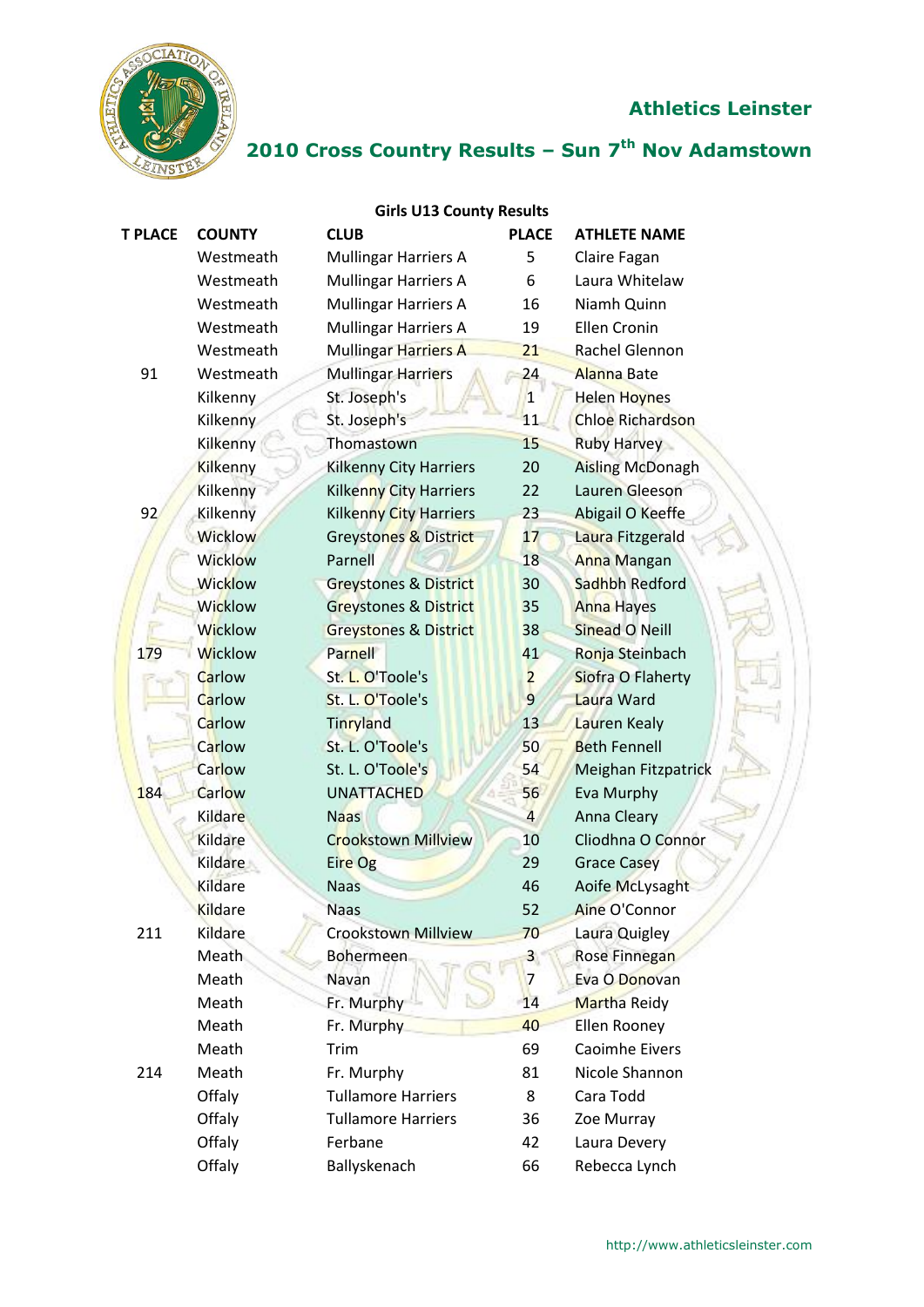

## **2010 Cross Country Results – Sun 7 th Nov Adamstown**

|     | Offaly  | Ferbane                | 73 | Emily Jordan        |
|-----|---------|------------------------|----|---------------------|
| 300 | Offaly  | Ballyskenach           | 75 | Sara Earley         |
|     | Wexford | <b>Bree</b>            | 28 | Annalise Crean      |
|     | Wexford | <b>United Striders</b> | 57 | Hayleigh Bawden     |
|     | Wexford | St. Paul's             | 62 | Karen O Neill       |
|     | Wexford | Kilmore                | 68 | Sarah Kennedy       |
|     | Wexford | Caim                   | 72 | Denise Bolger       |
| 377 | Wexford | Adamstown              | 90 | <b>Shannon Wall</b> |

 $\mathcal{L}$ 

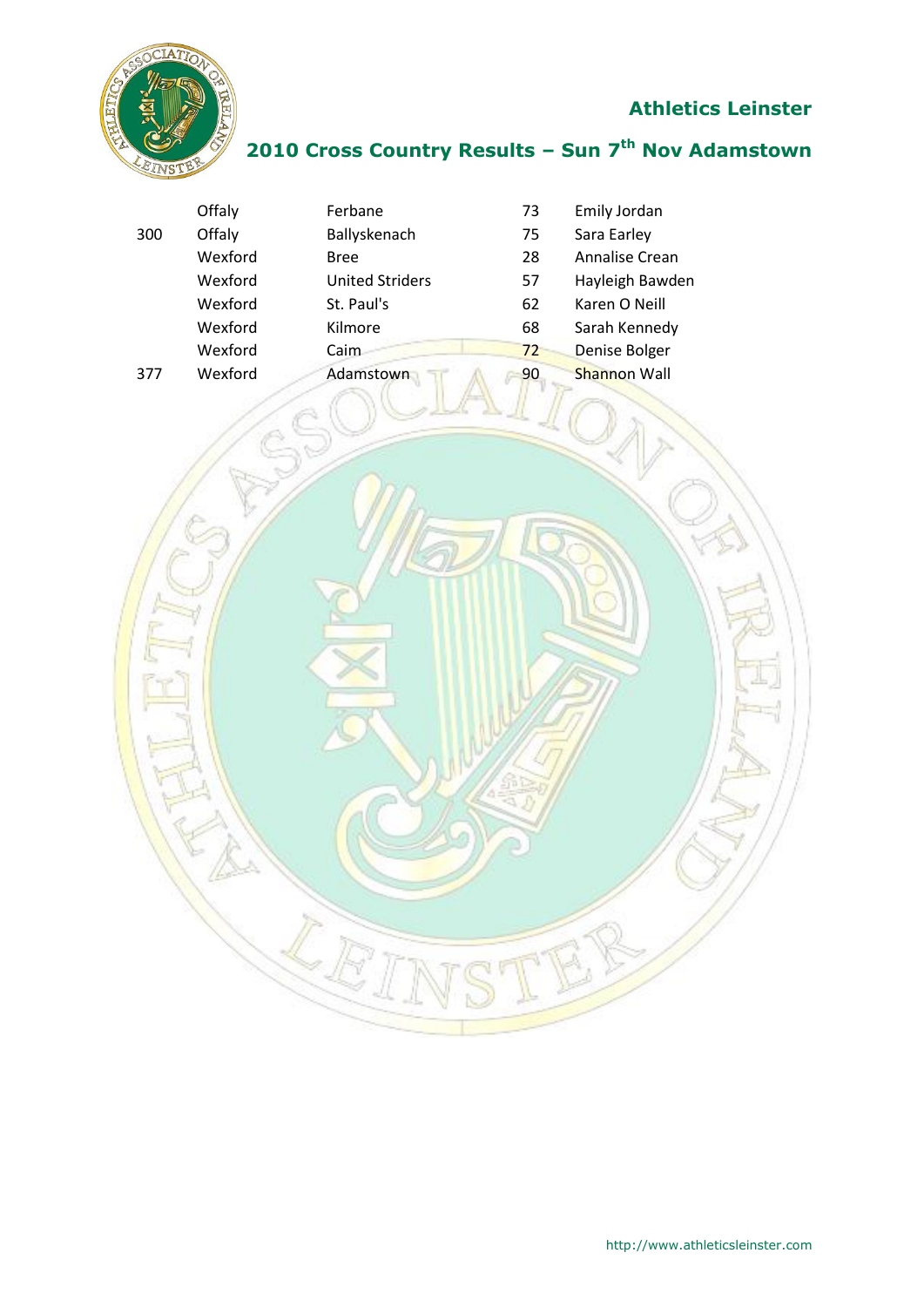

# **2010 Cross Country Results – Sun 7 th Nov Adamstown**

#### **Girls U15 Individual Results**

| <b>PLACE</b> | #     | <b>ATHLETE NAME</b>      | <b>CLUB</b>                 |
|--------------|-------|--------------------------|-----------------------------|
| 1            | 962   | Linda Conroy             | <b>Mullingar Harriers A</b> |
| 2            | 356   | <b>Claire Healion</b>    | Eire Og                     |
| 3            | 1,209 | Rebecca Kennedy          | Gowran                      |
| 4            | 307   | Nicole Cuskelly          | <b>Tullamore Harriers</b>   |
| 5            | 914   | Rebecca Carr             | <b>Blackrock Louth</b>      |
| 6            | 536   | Niamh O Connor           | Edenderry                   |
| 7            | 936   | Kim Murphy               | Glenmore                    |
| 8            | 531   | Sinead Whelan            | Thomastown                  |
| 9            | 369   | Vera Nekrasova           | St. L. O'Toole's            |
| 10           | 963   | <b>Aisling Moody</b>     | <b>Mullingar Harriers A</b> |
| 11           | 965   | <b>Edel Glennon</b>      | <b>Mullingar Harriers A</b> |
| 12           | 966   | <b>Caoimhe Shaw</b>      | <b>Mullingar Harriers A</b> |
| 13           | 308   | <b>Eileen Rafter</b>     | <b>Tullamore Harriers</b>   |
| 14           | 375   | Siobhan McArdle          | <b>Naas</b>                 |
| 15           | 1,156 | Laura Farrell            | Fr. Murphy                  |
| 16           | 370   | Jane Fagan               | <b>Inbhear Dee</b>          |
| 17           | 349   | Ailish Conneely          | St. Senan's                 |
| 18           | 937   | Nicola Fearon            | Glenmore                    |
| 19           | 377   | Siobhan Delaney          | <b>Naas</b>                 |
| 20           | 523   | Anna Healy               | <b>North Laois</b>          |
| 21           | 372   | Sinead O Connor          | <b>Celbridge</b>            |
| 22           | 920   | <b>Margeurite Hoynes</b> | St. Joseph's                |
| 23           | 948   | Caoimhe Murphy           | <b>Newbridge</b>            |
| 24           | 309   | Nadine Donegan           | <b>Tullamore Harriers</b>   |
| 25           | 530   | Niamh O Shea             | Thomastown                  |
| 26           | 351   | Dearbhla Kearns          | St. Senan's                 |
| 27           | 524   | Niamh Quinn              | <b>North Laois</b>          |
| 28           | 350   | Michelle McDonald        | St. Senan's                 |
| 29           | 538   | Niamh Burke              | St. Coca's                  |
| 30           | 518   | Mary O Hare              | Ardee & District            |
| 31           | 964   | Lorna Moody              | Mullingar Harriers A        |
| 32           | 378   | Naoise Gallagher         | <b>Naas</b>                 |
| 33           | 512   | <b>Katy Conroy</b>       | Parnell                     |
| 34           | 938   | Aine Breen               | Glenmore                    |
| 35           | 342   | Nicola Murphy            | Kilkenny City Harriers      |
| 36           | 376   | Ciara Gallagher          | <b>Naas</b>                 |
| 37           | 1,214 | Faye Walsh               | <b>Mullingar Harriers</b>   |
| 38           | 537   | Caoimhe Whittaker        | St. Coca's                  |
| 39           | 511   | Sheila O Byrne           | Parnell                     |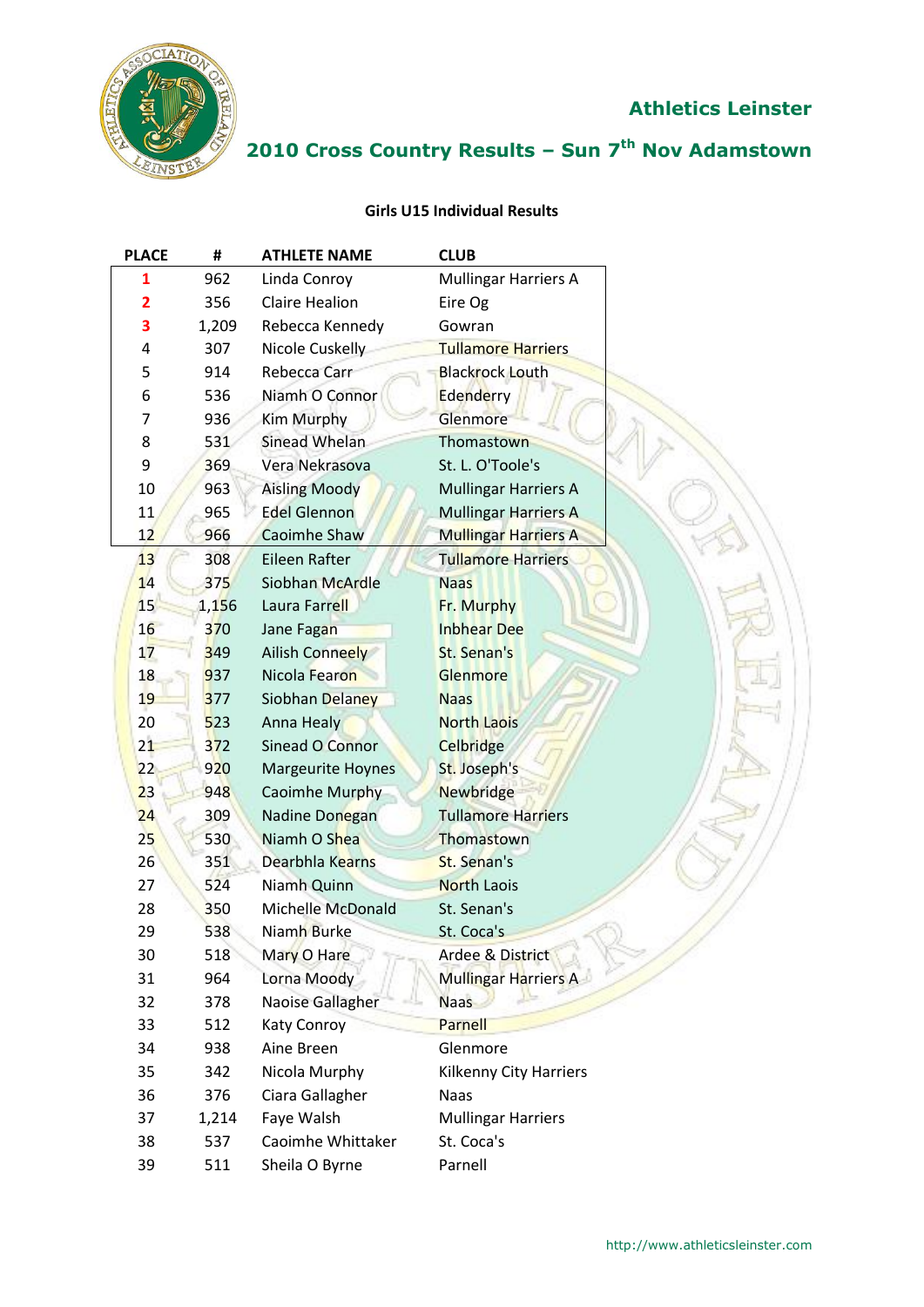

# **2010 Cross Country Results – Sun 7 th Nov Adamstown**

| 40 | 352   | <b>Tara Lacey</b>        | St. Senan's                   |
|----|-------|--------------------------|-------------------------------|
| 41 | 341   | Anna Sheehan             | <b>Kilkenny City Harriers</b> |
| 42 | 295   | Lisa Bolger              | Caim                          |
| 43 | 1,210 | Bella Lysath             | Gowran                        |
| 44 | 514   | Jessie Newson            | Parnell                       |
| 45 | 532   | <b>Aoife Farrell</b>     | Thomastown                    |
| 46 | 969   | Victoria Harris          | <b>Mullingar Harriers A</b>   |
| 47 | 343   | Aoibhe Richardson        | <b>Kilkenny City Harriers</b> |
| 48 | 525   | <b>Roisin Dunne</b>      | <b>North Laois</b>            |
| 49 | 949   | Niamh Connaughton        | <b>Dunleer</b>                |
| 50 | 942   | Eimear O Connor          | Glenmore                      |
| 51 | 346   | <b>Margaret Caldbeck</b> | <b>Kilkenny City Harriers</b> |
| 52 | 939   | Mary R McCarragher       | Glenmore                      |
| 53 | 311   | Michelle Keegan          | <b>Tullamore Harriers</b>     |
| 54 | 360   | Patrice O Gorman         | <b>Adamstown</b>              |
| 55 | 539   | <b>Elaine Kilduff</b>    | St. Coca's                    |
| 56 | 1,321 | A.N. Other               |                               |
| 56 | 533   | Eimear Fitzpatrick       | Thomastown                    |
| 57 | 515   | Poppy Keogh              | Parnell                       |
| 58 | 310   | Noelle Corcoran          | <b>Tullamore Harriers</b>     |
| 59 | 345   | Sarah Kate Lacey         | <b>Kilkenny City Harriers</b> |
| 60 | 940   | Anna McKenna             | Glenmore                      |
| 61 | 1,319 | Kelsey Walburton         | St. Abban's                   |
| 62 | 374   | Saoirse Burke            | <b>Kilmore</b>                |
| 63 | 361   | Claire Stephenson        | Adamstown                     |
| 64 | 528   | Shauna Hogan             | <b>North Laois</b>            |
| 65 | 941   | Joanne McGinn            | Glenmore                      |
| 66 | 354   | <b>Clare McEvoy</b>      | St. Senan's                   |
| 67 | 1,312 | Aoife Jones              | Thomastown                    |
|    |       |                          |                               |

## **Girls U15 Club Results**

| <b>T PLACE</b> | <b>CLUB</b>                 | <b>PLACE</b> | <b>ATHLETE NAME</b>  |
|----------------|-----------------------------|--------------|----------------------|
|                | <b>Mullingar Harriers A</b> | 1            | <b>Linda Conroy</b>  |
|                | <b>Mullingar Harriers A</b> | 10           | <b>Aisling Moody</b> |
|                | <b>Mullingar Harriers A</b> | 11           | <b>Edel Glennon</b>  |
| 34             | <b>Mullingar Harriers A</b> | 12           | <b>Caoimhe Shaw</b>  |
|                | <b>Tullamore Harriers</b>   | 4            | Nicole Cuskelly      |
|                | <b>Tullamore Harriers</b>   | 13           | Eileen Rafter        |
|                | <b>Tullamore Harriers</b>   | 24           | Nadine Donegan       |
| 94             | <b>Tullamore Harriers</b>   | 53           | Michelle Keegan      |
|                | <b>Naas</b>                 | 14           | Siobhan McArdle      |
|                | <b>Naas</b>                 | 19           | Siobhan Delaney      |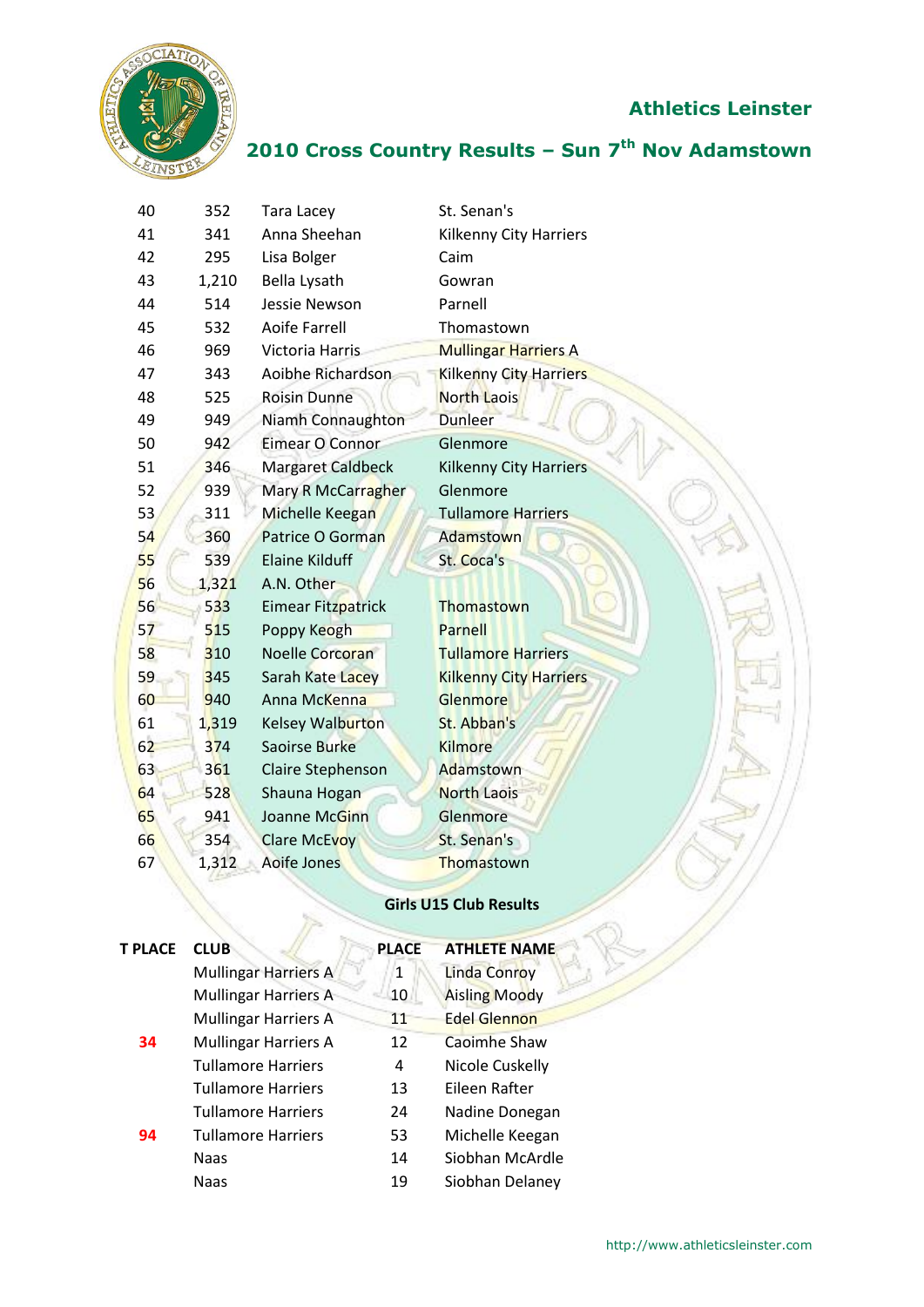

## **2010 Cross Country Results – Sun 7 th Nov Adamstown**

|     | <b>Naas</b>                   | 32             | Naoise Gallagher         |
|-----|-------------------------------|----------------|--------------------------|
| 101 | <b>Naas</b>                   | 36             | Ciara Gallagher          |
|     | Glenmore                      | $\overline{7}$ | Kim Murphy               |
|     | Glenmore                      | 18             | Nicola Fearon            |
|     | Glenmore                      | 34             | Aine Breen               |
| 109 | Glenmore                      | 50             | Eimear O Connor          |
|     | St. Senan's                   | 17             | <b>Ailish Conneely</b>   |
|     | St. Senan's                   | 26             | Dearbhla Kearns          |
|     | St. Senan's                   | 28             | Michelle McDonald        |
| 111 | St. Senan's                   | 40             | <b>Tara Lacey</b>        |
|     | Thomastown                    | 8              | <b>Sinead Whelan</b>     |
|     | Thomastown                    | 25             | Niamh O Shea             |
|     | Thomastown                    | 45             | <b>Aoife Farrell</b>     |
| 134 | Thomastown                    | 56             | Eimear Fitzpatrick       |
|     | <b>North Laois</b>            | 20             | Anna Healy               |
|     | <b>North Laois</b>            | 27             | <b>Niamh Quinn</b>       |
|     | <b>North Laois</b>            | 48             | <b>Roisin Dunne</b>      |
| 159 | North Laois                   | 64             | Shauna Hogan             |
|     | Parnell                       | 33             | <b>Katy Conroy</b>       |
|     | Parnell                       | 39             | <b>Sheila O Byrne</b>    |
|     | Parnell                       | 44             | <b>Jessie Newson</b>     |
| 173 | Parnell                       | 57             | <b>Poppy Keogh</b>       |
|     | Kilkenny City Harriers        | 35             | <b>Nicola Murphy</b>     |
|     | <b>Kilkenny City Harriers</b> | 41             | <b>Anna Sheehan</b>      |
|     | <b>Kilkenny City Harriers</b> | 47             | <b>Aoibhe Richardson</b> |
| 174 | <b>Kilkenny City Harriers</b> | 51             | <b>Margaret Caldbeck</b> |
|     |                               |                |                          |

# **Girls U15 County Results**

| <b>T PLACE</b> | <b>COUNTY</b> | <b>CLUB</b>                 | <b>PLACE</b>   | <b>ATHLETE NAME</b>      |
|----------------|---------------|-----------------------------|----------------|--------------------------|
|                | Kilkenny      | Gowran                      | 3              | Rebecca Kennedy          |
|                | Kilkenny      | Thomastown                  | 8              | Sinead Whelan            |
|                | Kilkenny      | St. Senan's                 | 17             | <b>Ailish Conneely</b>   |
|                | Kilkenny      | St. Joseph's                | 22             | <b>Margeurite Hoynes</b> |
|                | Kilkenny      | Thomastown                  | 25             | Niamh O Shea             |
| 101            | Kilkenny      | St. Senan's                 | 26             | Dearbhla Kearns          |
|                | Westmeath     | <b>Mullingar Harriers A</b> | 1              | Linda Conroy             |
|                | Westmeath     | <b>Mullingar Harriers A</b> | 10             | Aisling Moody            |
|                | Westmeath     | <b>Mullingar Harriers A</b> | 11             | <b>Edel Glennon</b>      |
|                | Westmeath     | <b>Mullingar Harriers A</b> | 12             | Caoimhe Shaw             |
|                | Westmeath     | <b>Mullingar Harriers A</b> | 31             | Lorna Moody              |
| 102            | Westmeath     | <b>Mullingar Harriers</b>   | 37             | Faye Walsh               |
|                | Kildare       | Eire Og                     | $\overline{2}$ | <b>Claire Healion</b>    |
|                |               |                             |                |                          |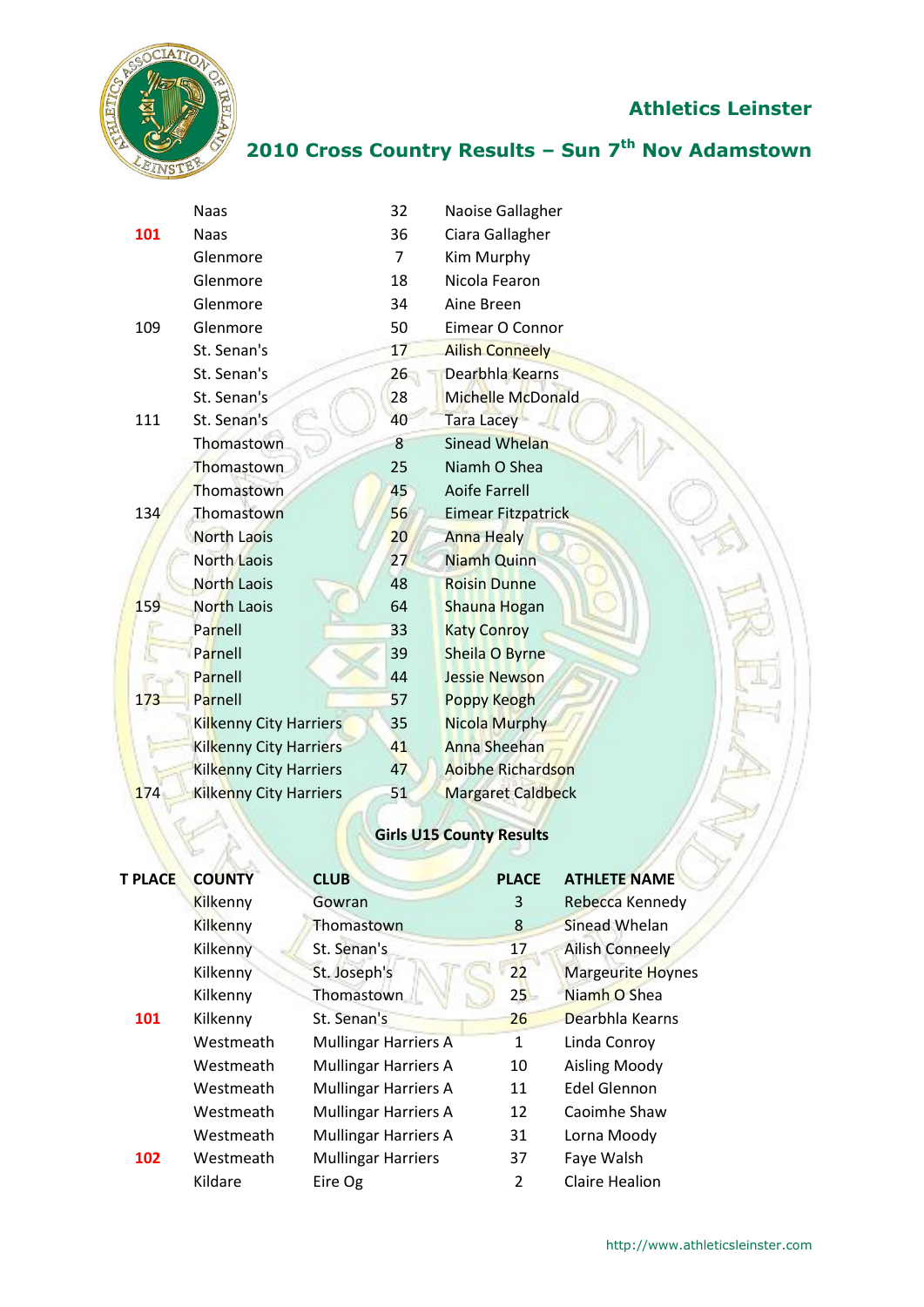

## **2010 Cross Country Results – Sun 7 th Nov Adamstown**

|     | Kildare       | <b>Naas</b>               | 14             | Siobhan McArdle          |
|-----|---------------|---------------------------|----------------|--------------------------|
|     | Kildare       | <b>Naas</b>               | 19             | Siobhan Delaney          |
|     | Kildare       | Celbridge                 | 21             | Sinead O Connor          |
|     | Kildare       | Newbridge                 | 23             | Caoimhe Murphy           |
| 108 | Kildare       | St. Coca's                | 29             | Niamh Burke              |
|     | Louth         | <b>Blackrock Louth</b>    | 5              | Rebecca Carr             |
|     | Louth         | Glenmore                  | $\overline{7}$ | Kim Murphy               |
|     | Louth         | Glenmore                  | 18             | Nicola Fearon            |
|     | Louth         | Ardee & District          | 30             | Mary O Hare              |
|     | Louth         | Glenmore                  | 34             | Aine Breen               |
| 143 | Louth         | Dunleer                   | 49             | <b>Niamh Connaughton</b> |
|     | <b>Offaly</b> | <b>Tullamore Harriers</b> | 4              | <b>Nicole Cuskelly</b>   |
|     | <b>Offaly</b> | <b>Edenderry</b>          | 6              | Niamh O Connor           |
|     | Offaly        | <b>Tullamore Harriers</b> | 13             | Eileen Rafter            |
|     | <b>Offaly</b> | <b>Tullamore Harriers</b> | 24             | <b>Nadine Donegan</b>    |
|     | <b>Offaly</b> | <b>Tullamore Harriers</b> | 53             | Michelle Keegan          |
| 158 | <b>Offaly</b> | <b>Tullamore Harriers</b> | 58             | <b>Noelle Corcoran</b>   |
|     |               |                           |                |                          |
|     |               |                           |                |                          |

 $\mathbb{Z}_E$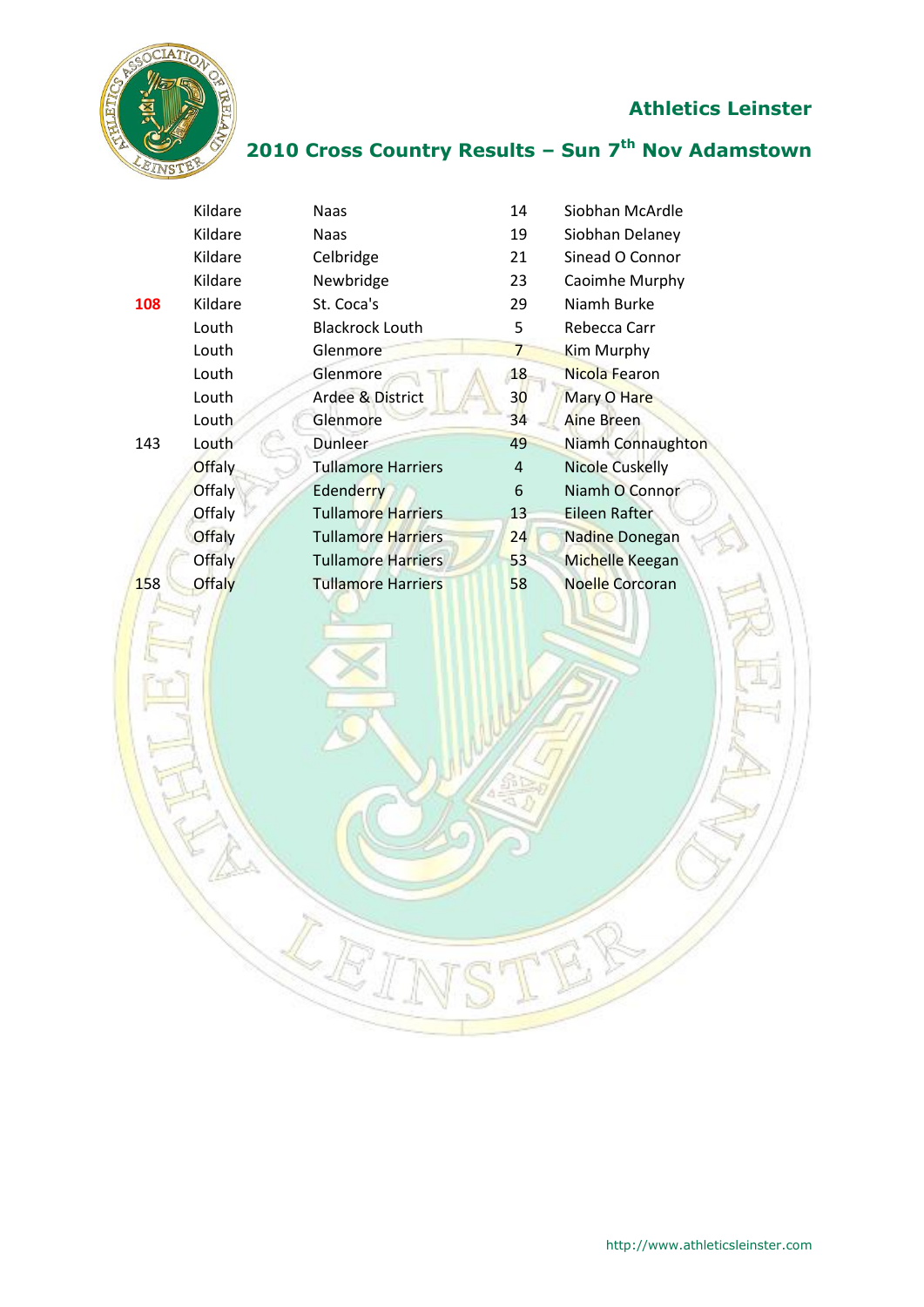

# **2010 Cross Country Results – Sun 7 th Nov Adamstown**

#### **Girls U17 Individual Results**

| <b>PLACE</b>   | #     | <b>ATHLETE NAME</b>    | <b>CLUB</b>                      |
|----------------|-------|------------------------|----------------------------------|
| 1              | 1,016 | Ciara Hewson           | <b>Mullingar Harriers</b>        |
| $\overline{2}$ | 401   | Mary Ellen Doyle       | Gowran                           |
| 3              | 407   | <b>Bronagh Kearns</b>  | St. Senan's                      |
| 4              | 1,017 | Lorraine Daly          | <b>Mullingar Harriers</b>        |
| 5              | 552   | <b>Megan Morrissey</b> | Thomastown                       |
| 6              | 411   | Aine Kinsella          | St. Senan's                      |
| 7              | 1,297 | Niamh Curran           | St. L. O'Toole's                 |
| 8              | 547   | <b>Emily Milner</b>    | St. Coca's                       |
| 9              | 462   | <b>Alison Keatley</b>  | <b>Crookstown Millview</b>       |
| 10             | 990   | Sinead McDonald        | Glenmore                         |
| 11             | 564   | <b>Aoife Donnelly</b>  | Ardee & District                 |
| 12             | 994   | <b>Claire Fox</b>      | Greystones & District            |
| 13             | 565   | Emma Fay               | <b>Ardee &amp; District</b>      |
| 14             | 446   | <b>Sinead Rigney</b>   | <b>Tullamore Harriers</b>        |
| 15             | 402   | <b>Rose Kennedy</b>    | Gowran                           |
| 16             | 993   | Amy Howard             | <b>Greystones &amp; District</b> |
| 17             | 553   | Maeve O Connor         | Thomastown                       |
| 18             | 445   | Aoife Dempsey          | <b>Tullamore Harriers</b>        |
| 19             | 1,219 | Megan O Keeffe         | <b>Kilkenny City Harriers</b>    |
| 20             | 797   | Ciara Rooney           | <b>Navan</b>                     |
| 21             | 1,142 | <b>Alison Daly</b>     | Na Fianna                        |
| 22             | 456   | Ali Geraghty           | <b>Inbhear Dee</b>               |
| 23             | 1,002 | Jenny Doheny           | Tinryland                        |
| 24             | 471   | <b>Roisin Lacey</b>    | St. Abban's                      |
| 25             | 403   | Joanna Morrissey       | Gowran                           |
| 26             | 995   | Sarah Haak             | <b>Dunleer</b>                   |
| 27             | 436   | Raphaelle Smyth        | Roundwood & District             |
| 28             | 1,220 | Niamh Touhy            | <b>Kilkenny City Harriers</b>    |
| 29             | 567   | Ciara Leacy            | <b>Ardee &amp; District</b>      |
| 30             | 435   | Mia Coyne              | Roundwood & District             |
| 31             | 566   | Alice O Hare           | <b>Ardee &amp; District</b>      |
| 32             | 444   | <b>Kate Maxwell</b>    | <b>Tullamore Harriers</b>        |
| 33             | 554   | Laura Walpole          | Thomastown                       |
| 34             | 1,018 | Anna Ryan              | <b>Mullingar Harriers</b>        |
| 35             | 434   | Sarah Kavanagh         | Roundwood & District             |
| 36             | 453   | Lynda Earls            | <b>Inbhear Dee</b>               |
| 37             | 457   | Aimee Mooney           | <b>Inbhear Dee</b>               |
| 38             | 1,019 | Lorainne Claffey       | <b>Mullingar Harriers</b>        |
| 39             | 433   | Cara Sheils            | Roundwood & District             |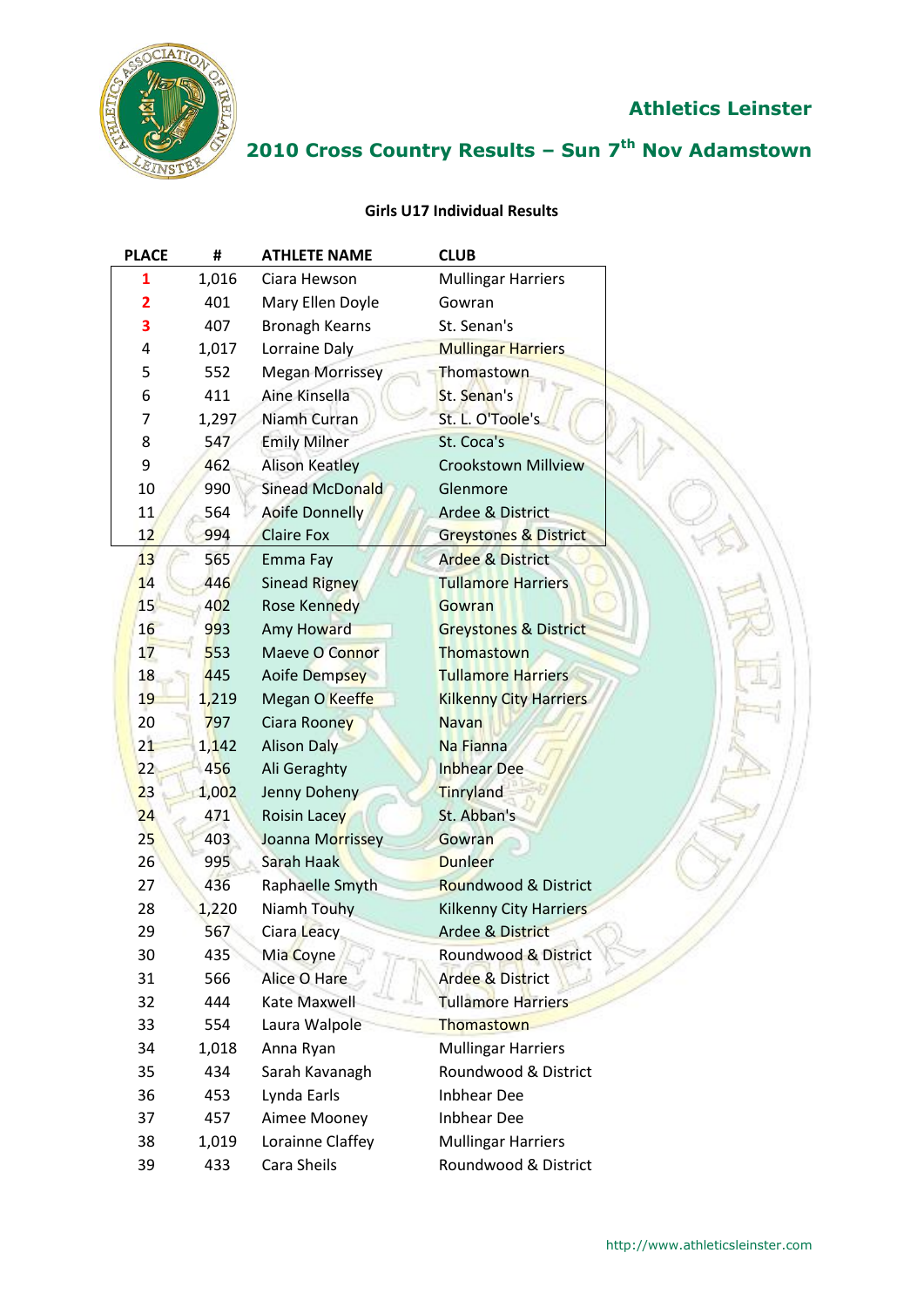

 $\sqrt{2}$ 

# **Athletics Leinster**

# **2010 Cross Country Results – Sun 7 th Nov Adamstown**

| 40 | 408   | Orla Butler            | St. Senan's               |
|----|-------|------------------------|---------------------------|
| 41 | 409   | Aoife Butler           | St. Senan's               |
| 42 | 454   | Zoe Lematy             | <b>Inbhear Dee</b>        |
| 43 | 991   | Shauna Grey            | Glenmore                  |
| 44 | 443   | Anna Redmond           | <b>Tullamore Harriers</b> |
| 45 | 549   | Sinead Kelly           | St. Coca's                |
| 46 | 550   | <b>Aisling Kilduff</b> | St. Coca's                |
| 47 | 1,103 | Ciara Moore            | Glenmore                  |
| 48 | 410   | Gemma Aylward          | St. Senan's               |
| 49 | 555   | <b>Grace Brophy</b>    | Thomastown                |
| 50 | 1,313 | Amy Meaghar            | Kilcoole                  |
|    |       |                        |                           |

#### **Girls U17 Club Results**

| <b>CLUB</b>               | <b>PLACE</b>            | <b>ATHLETE NAME</b>     |
|---------------------------|-------------------------|-------------------------|
| <b>Mullingar Harriers</b> | $\mathbf{1}$            | Ciara Hewson            |
| <b>Mullingar Harriers</b> | $\overline{4}$          | <b>Lorraine Daly</b>    |
| <b>Mullingar Harriers</b> | 34                      | <b>Anna Ryan</b>        |
| <b>Mullingar Harriers</b> | 38                      | <b>Lorainne Claffey</b> |
| Ardee & District          | 11                      | <b>Aoife Donnelly</b>   |
| Ardee & District          | 13                      | <b>Emma Fay</b>         |
| Ardee & District          | 29                      | <b>Ciara Leacy</b>      |
| Ardee & District          | 31                      | <b>Alice O Hare</b>     |
| St. Senan's               | $\overline{\mathbf{3}}$ | <b>Bronagh Kearns</b>   |
| St. Senan's               | $6\overline{6}$         | <b>Aine Kinsella</b>    |
| St. Senan's               | 40                      | <b>Orla Butler</b>      |
| St. Senan's               | 41                      | Aoife Butler            |
| Thomastown                | 5                       | <b>Megan Morrissey</b>  |
| Thomastown                | 17                      | <b>Maeve O Connor</b>   |
| Thomastown                | 33                      | Laura Walpole           |
| Thomastown                | 49                      | <b>Grace Brophy</b>     |
| <b>Tullamore Harriers</b> | 14                      | <b>Sinead Rigney</b>    |
| <b>Tullamore Harriers</b> | 18                      | <b>Aoife Dempsey</b>    |
| <b>Tullamore Harriers</b> | 32                      | <b>Kate Maxwell</b>     |
| <b>Tullamore Harriers</b> | 44                      | Anna Redmond            |
| Roundwood & District      | 27                      | <b>Raphaelle Smyth</b>  |
| Roundwood & District      | 30                      | Mia Coyne               |
| Roundwood & District      | 35                      | Sarah Kavanagh          |
| Roundwood & District      | 39                      | Cara Sheils             |
| <b>Inbhear Dee</b>        | 22                      | Ali Geraghty            |
| <b>Inbhear Dee</b>        | 36                      | Lynda Earls             |
| <b>Inbhear Dee</b>        | 37                      | Aimee Mooney            |
| <b>Inbhear Dee</b>        | 42                      | Zoe Lematy              |
|                           |                         |                         |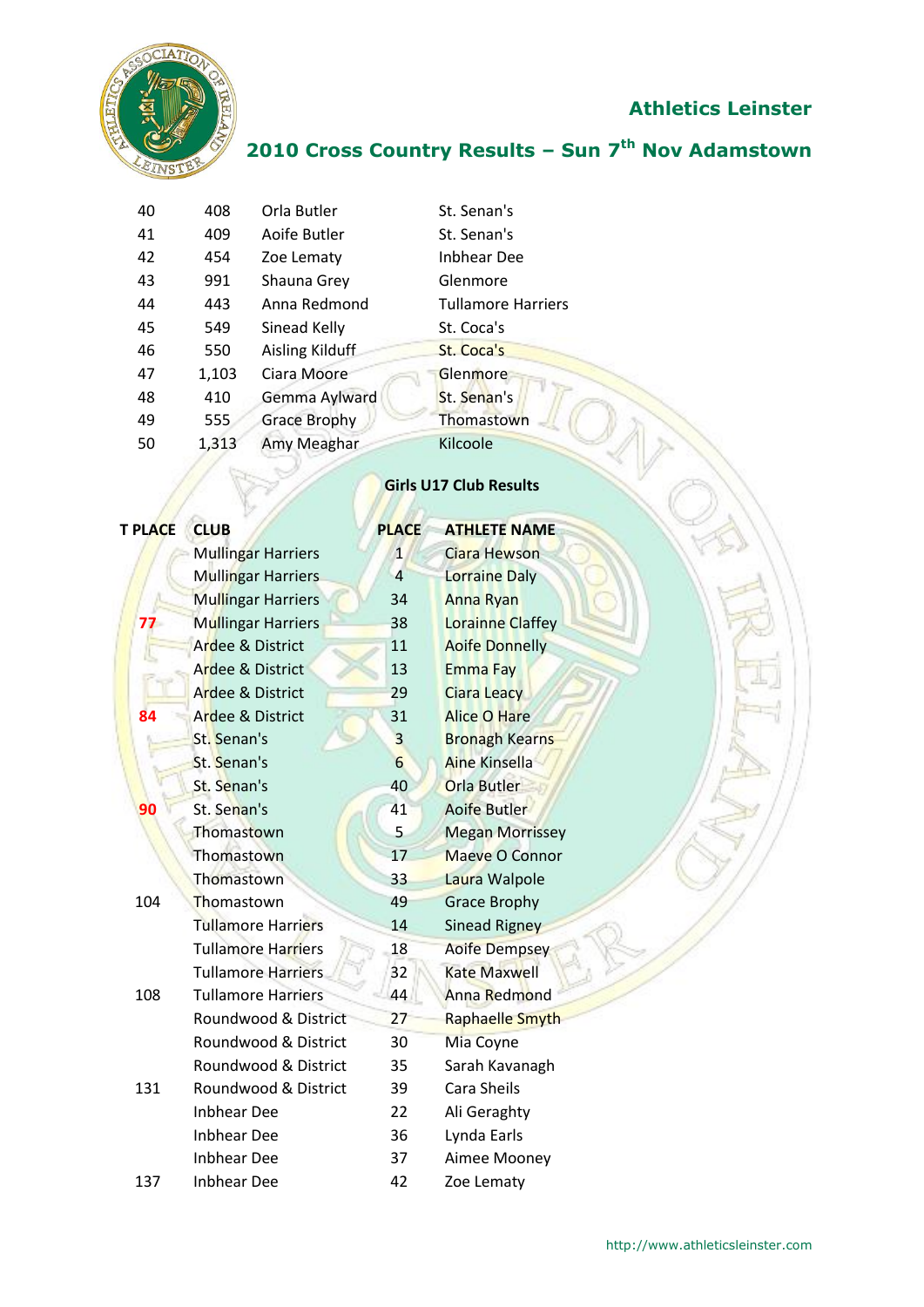

# **2010 Cross Country Results – Sun 7 th Nov Adamstown**

#### **Girls U17 County Results**

| <b>T PLACE</b> | <b>COUNTY</b>  | <b>CLUB</b>                      | <b>PLACE</b> | <b>ATHLETE NAME</b>    |
|----------------|----------------|----------------------------------|--------------|------------------------|
|                | Kilkenny       | Gowran                           | 2            | Mary Ellen Doyle       |
|                | Kilkenny       | St. Senan's                      | 3            | <b>Bronagh Kearns</b>  |
|                | Kilkenny       | Thomastown                       | 5            | <b>Megan Morrissey</b> |
|                | Kilkenny       | St. Senan's                      | 6            | Aine Kinsella          |
|                | Kilkenny       | Gowran                           | 15           | Rose Kennedy           |
| 48             | Kilkenny       | Thomastown                       | 17           | Maeve O Connor         |
|                | Louth          | Glenmore                         | 10           | <b>Sinead McDonald</b> |
|                | Louth          | Ardee & District                 | 11           | <b>Aoife Donnelly</b>  |
|                | Louth          | Ardee & District                 | 13           | Emma Fay               |
|                | Louth          | <b>Dunleer</b>                   | 26           | Sarah Haak             |
|                | Louth          | Ardee & District                 | 29           | Ciara Leacy            |
| 120            | Louth          | Ardee & District                 | 31           | <b>Alice O Hare</b>    |
|                | Wicklow        | Greystones & District            | 12           | <b>Claire Fox</b>      |
|                | <b>Wicklow</b> | <b>Greystones &amp; District</b> | 16           | <b>Amy Howard</b>      |
|                | Wicklow        | <b>Inbhear Dee</b>               | 22           | <b>Ali Geraghty</b>    |
|                | Wicklow        | Roundwood & District             | 27           | Raphaelle Smyth        |
|                | Wicklow        | Roundwood & District             | 30           | Mia Coyne              |
| 142            | <b>Wicklow</b> | <b>Roundwood &amp; District</b>  | 35           | Sarah Kavanagh         |
|                |                |                                  |              |                        |

LE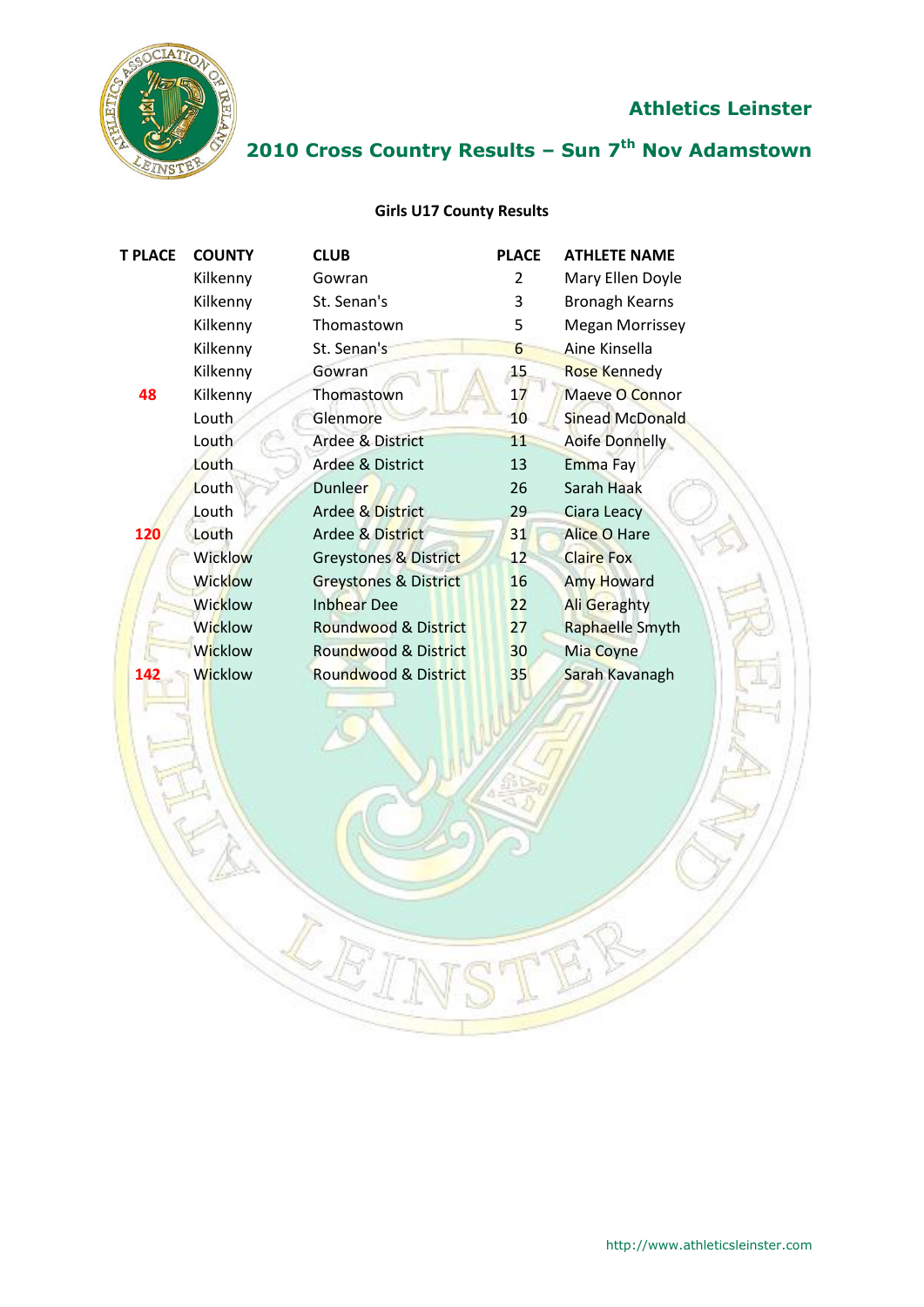

# **2010 Cross Country Results – Sun 7 th Nov Adamstown**

#### **Girls U19 Individual Results**

| <b>PLACE</b>         | #                                                               | <b>ATHLETE NAME</b>          | <b>CLUB</b>                                                                                                                    |                        |
|----------------------|-----------------------------------------------------------------|------------------------------|--------------------------------------------------------------------------------------------------------------------------------|------------------------|
| 1                    | 1,185                                                           | Shauna Moore                 | Dunshaughlin                                                                                                                   |                        |
| $\overline{2}$       | 576                                                             | Mary Mulhare                 | North Laois                                                                                                                    |                        |
| 3                    | 707                                                             | Rachael Smyth                | St. Coca's                                                                                                                     |                        |
| 4                    | 1,182                                                           | Rachel Neary                 | Na Fianna                                                                                                                      |                        |
| 5                    | 1,224                                                           | Aoife O Connor               | Thomastown                                                                                                                     |                        |
| 6                    | 1,186                                                           | <b>Elaine Plunkett</b>       | St. Brigid's                                                                                                                   |                        |
| 7                    | 983                                                             | <b>Rachel Yorke</b>          | <b>Mullingar Harriers</b>                                                                                                      |                        |
| 8                    | 577                                                             | <b>Breda McDonald</b>        | <b>North Laois</b>                                                                                                             |                        |
| 9                    | 710                                                             | Paula O Byrne                | Parnell                                                                                                                        |                        |
| 10                   | 558                                                             | Mary Campbell                | <b>North Laois</b>                                                                                                             |                        |
| 11                   | 701                                                             | <b>Jenny Higgins</b>         | St. Pauls                                                                                                                      |                        |
| 12                   | 1,187                                                           | <b>Grainne Sheridan</b>      | St. Brigid's                                                                                                                   |                        |
| <b>T PLACE</b><br>20 | <b>CLUB</b><br><b>North Laois</b><br>North Laois<br>North Laois | <b>PLACE</b><br>2<br>8<br>10 | <b>ATHLETE NAME</b><br><b>Mary Mulhare</b><br><b>Breda McDonald</b><br><b>Mary Campbell</b><br><b>Girls U19 County Results</b> |                        |
| <b>T PLACE</b>       | <b>COUNTY</b>                                                   | <b>CLUB</b>                  | <b>PLACE</b>                                                                                                                   | <b>ATHLETE NAME</b>    |
|                      | <b>Meath</b>                                                    | Dunshaughlin                 | $\mathbf{1}$                                                                                                                   | Shauna Moore           |
|                      | Meath                                                           | Na Fianna                    | 4                                                                                                                              | <b>Rachel Neary</b>    |
|                      | Meath                                                           | St. Brigid's                 | 6                                                                                                                              | <b>Elaine Plunkett</b> |
| 23                   | Meath                                                           | St. Brigid's                 | 12                                                                                                                             | Grainne Sheridan       |
|                      |                                                                 |                              |                                                                                                                                |                        |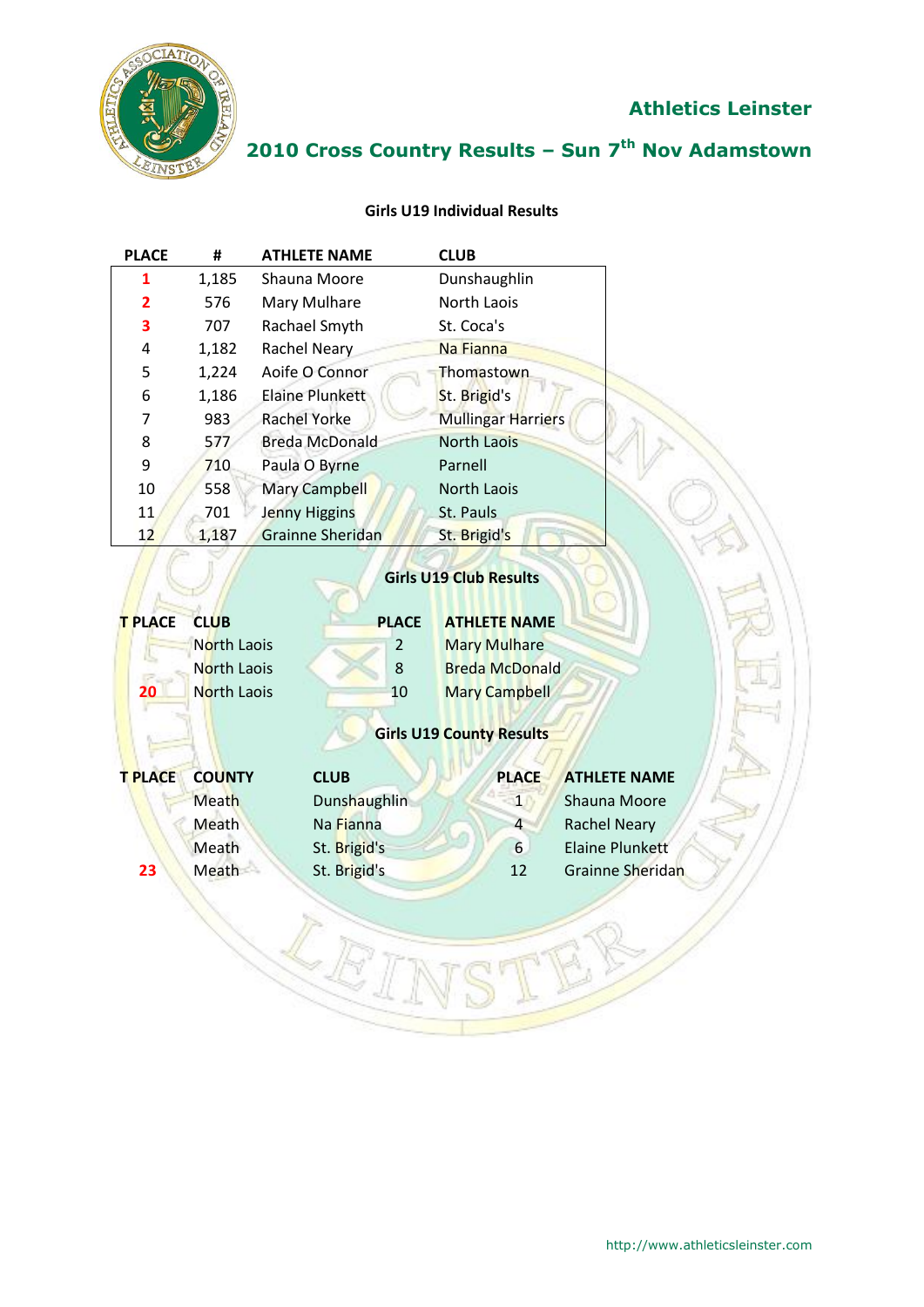

# **2010 Cross Country Results – Sun 7 th Nov Adamstown**

#### **Intermediate Women Individual Results**

| <b>PLACE</b>   | <b>TIME</b> | #     | <b>ATHLETE NAME</b>      | <b>CLUB</b>                   |
|----------------|-------------|-------|--------------------------|-------------------------------|
| 1              | 15.05       | 782   | Deirdre Doyle            | Tinryland                     |
| $\overline{2}$ | 15.30       | 790   | Ciara Wilson             | D.M.P                         |
| 3              | 15.32       | 1,057 | Aedin Corr               | Donore                        |
| 4              | 15.38       | 1,278 | <b>Marie Snell</b>       | Newbridge                     |
| 5              | 15.39       | 1,059 | Alisa Cotter             | <b>Donore</b>                 |
| 6              | 15.40       | 1,327 | Aoife Joyce              | Crusaders                     |
| 7              | 15.47       | 1,035 | Mairead O Callaghan      | Sportsworld                   |
| 8              | 16.00       | 1,121 | <b>Sharon Monaghan</b>   | Fr. Murphy                    |
| 9              | 16.05       | 1,055 | <b>Bridget Clarke</b>    | Na Fianna                     |
| 10             | 16.14       | 1,061 | Maura Kearns             | Donore                        |
| 11             | 16.19       | 1,122 | Ursula Byrne             | Dunshaughlin                  |
| 12             | 16.20       | 1,026 | Maria Griffin            | St. Joseph's                  |
| 13             | 16.27       | 1,124 | Linda Fahy               | <b>Dunshaughlin</b>           |
| 14             | 16.29       | 1,034 | <b>Susan McDonnell</b>   | Sportsworld                   |
| 15             | 16.30       | 1,036 | <b>Ciara Foster</b>      | Sportsworld                   |
| 16             | 16.30       | 1,056 | <b>Imelda Clarke</b>     | Na Fianna                     |
| 17             | 16.33       | 1,058 | Julia Hackett            | <b>Donore</b>                 |
| 18             | 16.41       | 724   | Leona O'Reilly           | <b>Liffey Valley</b>          |
| 19             | 16.43       | 1,060 | <b>Mairead Kirby</b>     | <b>Donore</b>                 |
| 20             | 16.51       | 1,318 | <b>Maria Slattery</b>    | Sli Cualann                   |
| 21             | 17.00       | 1,054 | <b>Maggie Higgins</b>    | Na Fianna                     |
| 22             | 17.02       | 1,095 | <b>Grainne Connor</b>    | Rathfarnham WSAF              |
| 23             | 17.03       | 1,077 | Evelyn Herlihy           | <b>Tullamore Harriers</b>     |
| 24             | 17.05       | 1,076 | <b>Michelle Mulaney</b>  | <b>Tullamore Harriers</b>     |
| 25             | 17.07       | 728   | <b>Annaleigh Hore</b>    | Kilmore                       |
| 26             | 17.08       | 775   | <b>Caoilte Malone</b>    | <b>Kilkenny City Harriers</b> |
| 27             | 17.10       | 1,078 | <b>Mary Daly</b>         | <b>Tullamore Harriers</b>     |
| 28             | 17.14       | 1,131 | <b>Ann Hunter</b>        | Dunshaughlin                  |
| 29             | 17.18       | 1,043 | Louise Nolan             | Sportsworld                   |
| 30             | 17.20       | 1,027 | <b>Mary Devlin</b>       | St. Joseph's                  |
| 31             | 17.27       | 778   | <b>Maria Murphy</b>      | <b>Kilkenny City Harriers</b> |
| 32             | 17.34       | 720   | Siobhan Keenehan         | Liffey Valley                 |
| 33             | 17.38       | 722   | <b>Christine Roche</b>   | <b>Liffey Valley</b>          |
| 34             | 17.41       | 1,079 | Rita Daly                | <b>Tullamore Harriers</b>     |
| 35             | 17.42       | 729   | Sharon Kehoe             | Kilmore                       |
| 36             | 17.45       | 1,063 | Sinead McAuley           | Donore                        |
| 37             | 17.47       | 727   | Helen Doyle              | Kilmore                       |
| 38             | 17.50       | 1,033 | <b>Caitriona Higgins</b> | Sportsworld                   |
| 39             | 18.00       | 1,311 | <b>Brid Long</b>         | St. L. O'Toole's              |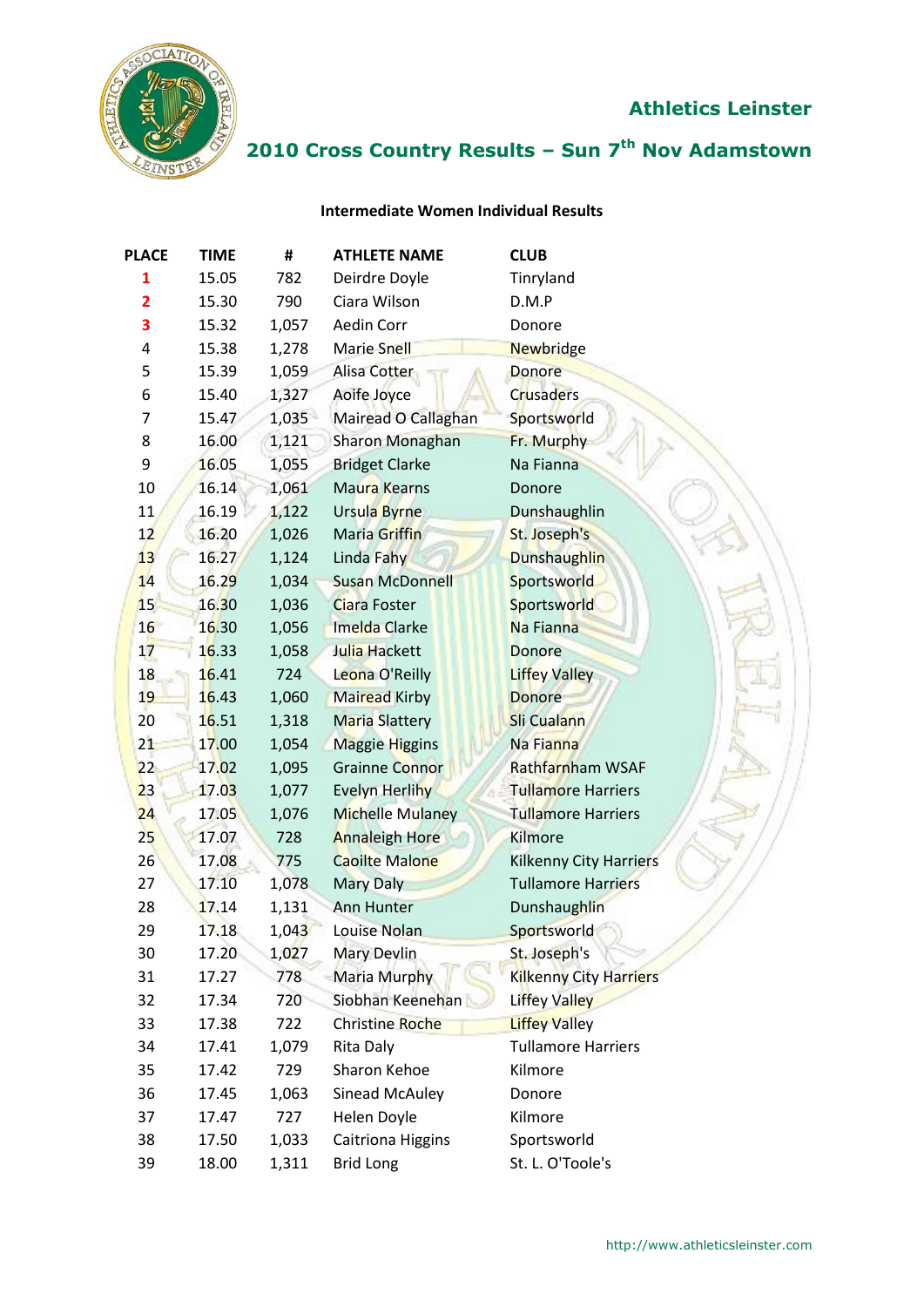

## **2010 Cross Country Results – Sun 7 th Nov Adamstown**

| 40 | 18.07 | 1,052 | <b>Margaret Neary</b> | Na Fianna                     |
|----|-------|-------|-----------------------|-------------------------------|
| 41 | 18.16 | 723   | Marg O Connor         | Liffey Valley                 |
| 42 | 18.19 | 779   | Roseann Murphy        | <b>Kilkenny City Harriers</b> |
| 43 | 18.53 | 774   | Lisa Maher            | <b>Kilkenny City Harriers</b> |
| 44 | 19.12 | 1,080 | Martina Conlon        | <b>Tullamore Harriers</b>     |
| 45 | 19.16 | 730   | Frances Barden        | Kilmore                       |
| 46 | 20.14 | 750   | Laura Brennan         | St. Abban's                   |
|    |       |       |                       |                               |

# **Intermediate Women Club Results**

| T PLACE | <b>CLUB</b>                   | <b>PLACE</b>   | <b>ATHLETE NAME</b>     |
|---------|-------------------------------|----------------|-------------------------|
|         | <b>Donore</b>                 | 3              | <b>Aedin Corr</b>       |
|         | <b>Donore</b>                 | 5              | Alisa Cotter            |
|         | Donore                        | 10             | Maura Kearns            |
|         |                               |                |                         |
| 35      | Donore                        | 17             | Julia Hackett           |
|         | Sportsworld                   | $\overline{7}$ | Mairead O Callaghan     |
|         | Sportsworld                   | 14             | <b>Susan McDonnell</b>  |
|         | Sportsworld                   | 15             | <b>Ciara Foster</b>     |
| 65      | Sportsworld                   | 29             | <b>Louise Nolan</b>     |
|         | Na Fianna                     | 9              | <b>Bridget Clarke</b>   |
|         | Na Fianna                     | 16             | <b>Imelda Clarke</b>    |
|         | Na Fianna                     | 21             | <b>Maggie Higgins</b>   |
| 86      | Na Fianna                     | 40             | <b>Margaret Neary</b>   |
|         | <b>Tullamore Harriers</b>     | 23             | <b>Evelyn Herlihy</b>   |
|         | <b>Tullamore Harriers</b>     | 24             | <b>Michelle Mulaney</b> |
|         | <b>Tullamore Harriers</b>     | 27             | <b>Mary Daly</b>        |
| 108     | <b>Tullamore Harriers</b>     | 34             | <b>Rita Daly</b>        |
|         | <b>Liffey Valley</b>          | 18             | Leona O'Reilly          |
|         | <b>Liffey Valley</b>          | 32             | Siobhan Keenehan        |
|         | <b>Liffey Valley</b>          | 33             | <b>Christine Roche</b>  |
| 124     | <b>Liffey Valley</b>          | 41             | Marg O Connor           |
|         | <b>Kilkenny City Harriers</b> | 26             | <b>Caoilte Malone</b>   |
|         | Kilkenny City Harriers        | 31             | <b>Maria Murphy</b>     |
|         | <b>Kilkenny City Harriers</b> | 42             | <b>Roseann Murphy</b>   |
| 142     | Kilkenny City Harriers        | 43             | Lisa Maher              |
|         | Kilmore                       | 25             | <b>Annaleigh Hore</b>   |
|         | Kilmore                       | 35             | <b>Sharon Kehoe</b>     |
|         | Kilmore                       | 37             | Helen Doyle             |
| 142     | Kilmore                       | 45             | <b>Frances Barden</b>   |
|         |                               |                |                         |